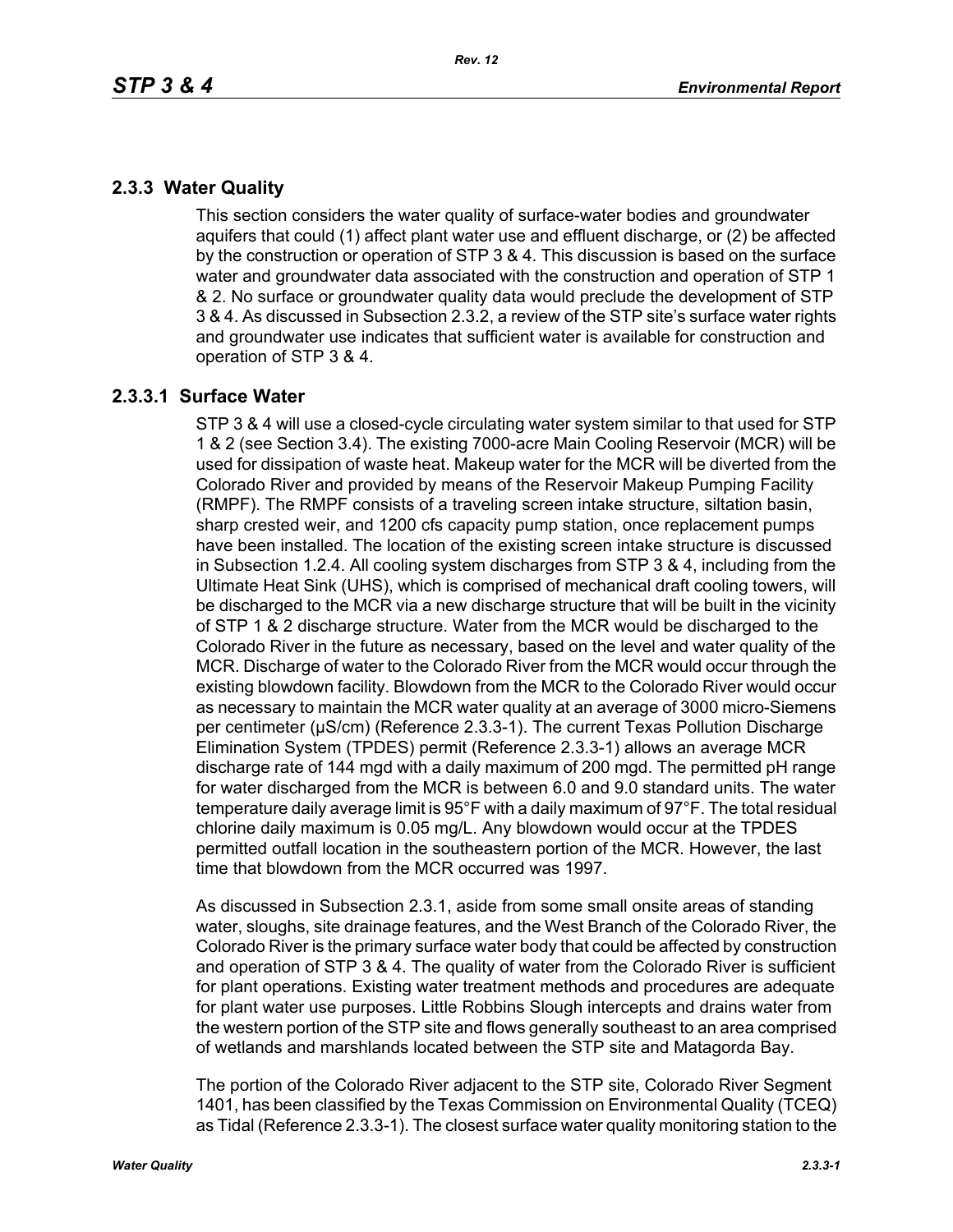STP site is located at the Lower Colorado River Authority's (LCRA) Selkirk Island monitoring station located approximately 2 miles downstream of FM 521 and approximately 1.5 miles east of the southeast portion of the MCR. Water quality data for this station for the period from January 2000 through September 2006 is included in Table 2.3.3-1 (Reference 2.3.3-3). Based on the data available at this location, the water quality is sufficient for plant use and there appears to be no environmental stressors associated with the existing water quality.

Freshwater flow from the Colorado River is important to the health and biological diversity of Matagorda Bay. A consortium of state agencies including the LCRA, Texas Parks and Wildlife Department (TPWD), TCEQ, and Texas Water Development Board (TWDB) recently selected 25 parts per thousand as the "desired salinity" in the eastern arm of Matagorda Bay, downstream of the mouth of the diverted Colorado River (Reference 2.3.3-4). It was agreed that this level of salinity would provide a "refuge" or "sanctuary" for important finfish and shellfish, particularly the Eastern oyster. In addition,TPWD designated this eastern arm of Matagorda Bay a finfish and shellfish nursery, making it off limits to commercial fishing and commercial harvesting of oysters. Table 2.3.3-2 shows targeted Colorado River freshwater inflows by month. Computer modeling indicated that an average monthly inflow of 36,000 acre-feet would be required to maintain an average salinity of 25 parts per thousand in the nursery area (Reference 2.3.3-4). As can be seen in the data presented in Section 5.2, STP withdrawal from the Colorado River is not expected to adversely impact achievement of this average monthly inflow rate.

Water quality data, primarily for metals and salts, for two reservoir sampling events performed during 2006 is summarized in Table 2.3.3-3.

Additional surface water sampling at the STP site includes sampling for radionuclides as part of the site's Radiological Environmental Monitoring Program (REMP). Surface water samples from various locations in the vicinity of the site were analyzed for the radionuclides indicated in Table 2.3.3-4 during 2005. The results of the analytical testing indicated that tritium was the only radionuclide that tested above its lower detection limit. Out of the 12 samples tested for tritium, only 4 indicated the presence tritium above detection limits. The sample location with the highest annual mean value was located in the south-southeast portion of the MCR near the blowdown discharge. The remainder of the radionuclides analyzed (40 samples) were not detected above their lower detection limits.

In addition to the sampling locations included in the REMP, there were historical sampling events for tritium at other locations. Water bodies sampled have included the west branch of the Colorado River, Little Robbins Slough, the east branch of Little Robbins Slough, an onsite ditch northeast of the MCR, and the MCR. The tritium data for these water bodies is summarized in Table 2.3.3-5. Sampling results indicate the presence of tritium in all six of the surface water body locations analyzed. Tritium was also detected in pressure relief wells (Table 2.3.3-6) installed within the above grade MCR dike. All measured tritium concentrations were below the U.S. Environmental Protection Agency's primary drinking water standard of 20,000 picoCuries per liter.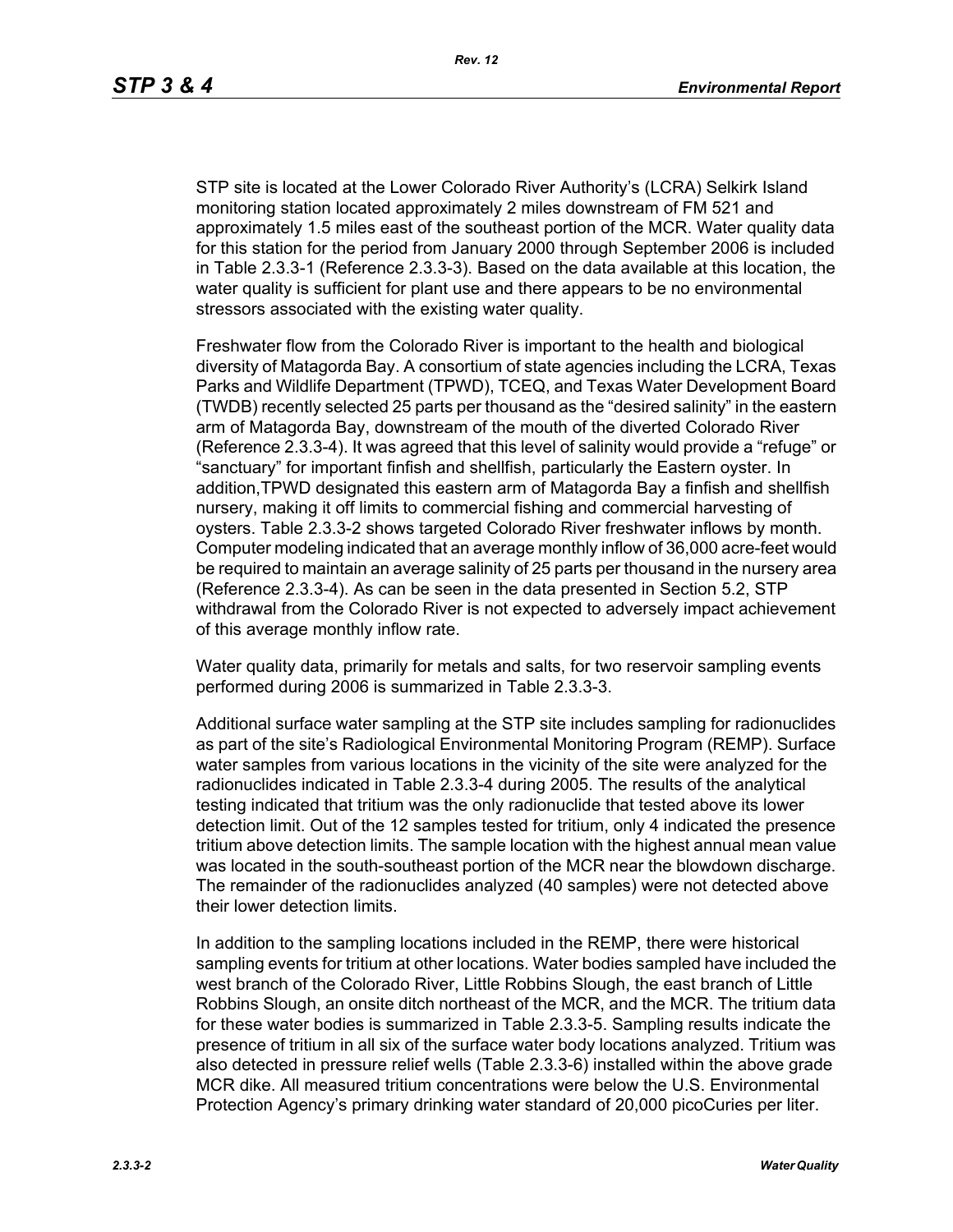Since the relief wells discharge to the surface ditches around the dike, the results of the tritium analyses for these wells is considered surface water data.

Segment 1401 water uses support aquatic life, contact recreation, general use, and fish consumption. In 2004, Segment 1401 was assessed as "fully supported" for aquatic life, contact recreation, and for general uses. Fish consumption was not assessed (Reference 2.3.3-2). The draft 2006 water body assessment list shows the segment as not supporting contact recreational use due to the presence of the bacteria *enterococcus* (Reference 2.3.3-5). *Enterococcus* is normally found in human and animal waste (Reference 2.3.3-6). Water quality associated with bacteria generally deteriorates during periods of heavy precipitation. Runoff from livestock producing facilities could carry increased amounts of bacteria which could then be carried to the nearest surface water feature. Heavy rains could also tax wastewater treatment facilities by flooding the systems and flushing water not yet fully treated to surface water features for transport downstream. Since there had been no release of water to the Colorado River from STP 1 & 2 operations, the STP site would not be considered a potential source of the bacteria. However, water pumped from the Colorado River to the MCR could also transport bacteria, which would be removed from the water stream during the water treatment process.

### **2.3.3.2 Groundwater**

Groundwater quality in the Gulf Coast Aquifer generally varies with depth and location. Water quality is good in terms of dissolved solids in the central and northeastern parts of the aquifer where the aquifer contains less than 500 milligrams per liter (mg/L) of total dissolved solids, but declines to the south where the total dissolved solids range from 1000 to more than 10,000 mg/L (Reference 2.3.3-7). Groundwater becomes more saline in the deeper subsurface and in discharge areas due to the long groundwater residence times and continued reaction with the aquifer minerals (Reference 2.3.3-8). Groundwater salinity is a function of total dissolved solids concentration. The salinity scale is as follows: fresh water (less than 1000 mg/L), slightly saline (1000 to 3000 mg/L) moderately saline (3000 to 10,000 mg/L), very saline (10,000 to 35,000 mg/L), and brine (greater than 35,000 mg/L) (Reference 2.3.3-8).

The aquifer of interest at the STP site is the Chicot Aquifer, which is the most shallow aquifer in the Gulf Coast Aquifer system. At the STP site, underlying aquifers within the Gulf Coast Aquifer System include the Evangeline, Jasper, and Catahoula Aquifers (Reference 2.3.3-8). The upper portion of the Chicot Aquifer is comprised of the Beaumont Formation.

The TCEQ is the entity responsible for protecting the state's groundwater quality. To this end, the TCEQ has implemented a comprehensive statewide groundwater management policy of antidegradation and has instituted a groundwater quality assessment program that maintains a network designed to monitor the ambient groundwater quality of nine major aquifer systems in Texas. One of these nine aquifer systems, the Chicot Aquifer (part of Gulf Coast Aquifer system), underlies the STP site.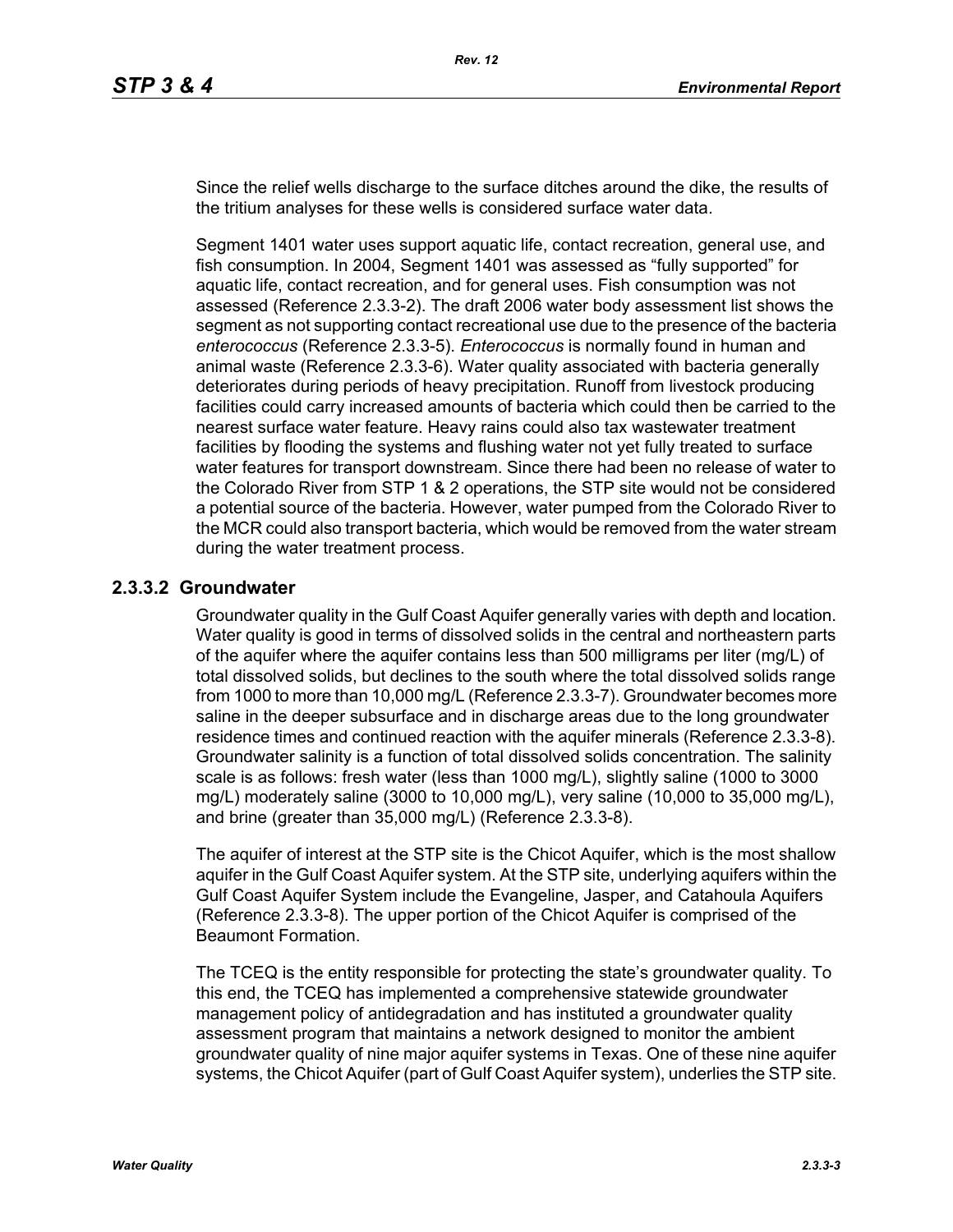Radionuclides, including uranium, radium, and radon gas are naturally occurring within the central and northeastern portion of the Gulf Coast Aquifer, with a high occurrence in the Harris County area located northeast of Matagorda County (Reference 2.3.3-7).

Groundwater quality data from wells within 6 miles (9.6 kilometers) of the STP site located in the same portion of the Chicot Aquifer as the STP site wells are summarized in Table 2.3.3-7. The locations of the wells are indicated on Figure 2.3.2-1.

In 2005, sample analyses on 26 groundwater samples from drinking water wells included in the REMP were analyzed for radionuclides. The results are included in Table 2.3.3-8. The results indicated that Gross Beta was the only radionuclide detected above laboratory detection levels. The control station for the sampling event had higher results than the STP site samples. The location with the highest annual mean Gross Beta concentration was 14 miles (22.4 kilometers) north-northeast of STP 1 & 2. The elevated levels reflect natural radioactive material in the well water, activity not related to the STP site operations.

In 2005, sample analyses on six groundwater samples from monitoring wells included in the REMP were analyzed for the radionuclides. The results are included in Table 2.3.3-9 Tritium was the only radionuclide detected above laboratory detection levels. The location with the highest annual mean tritium concentration was directly south of, and adjacent to, the MCR, 3.8 miles south of STP 1 & 2.

In 2006, sample analyses on 16 groundwater samples from monitoring wells included in the REMP were analyzed for tritium. The results, as shown in Table 2.3.3-10, indicated levels above detection limits at only one groundwater sampling location, piezometer well number 435-02. This well is located approximately 700 feet west of the MCR embankment, approximately 2.9 miles (4.6 kilometers) southwest of STP 1 & 2.

## **2.3.3.2.1 References**

- 2.3.3-1 TCEQ 2005, STP Nuclear Operating Company, TPDES Permit No. 001908000 Renewal. July 21, 2005.
- 2.3.3-2 "Colorado River Basin: 2004 Assessment. Segment 1401," TCEQ (Texas Commission on Environmental Quality), April 14, 2007.
- 2.3.3-3 "Water Quality Data 2000-September 2006," LCRA (Lower Colorado River Authority), 2007. Available at http://waterquality.lcra.org, accessed on June 14, 2007.
- 2.3.3-4 "Matagorda Bay Freshwater Inflow Needs Study," LCRA et al. (Lower Colorado River Authority), TCEQ, Texas Parks and Wildlife, and the Texas Water Development Board, August 2006.
- 2.3.3-5 "Draft 2006 Water Body Assessments by Basin 14 Colorado River Basin," TCEQ 2007b, March 19, 2007. Available at www.tceq.state.tx.us/compliance/ monitoring/water/quality/data/06twqi/06\_list.html.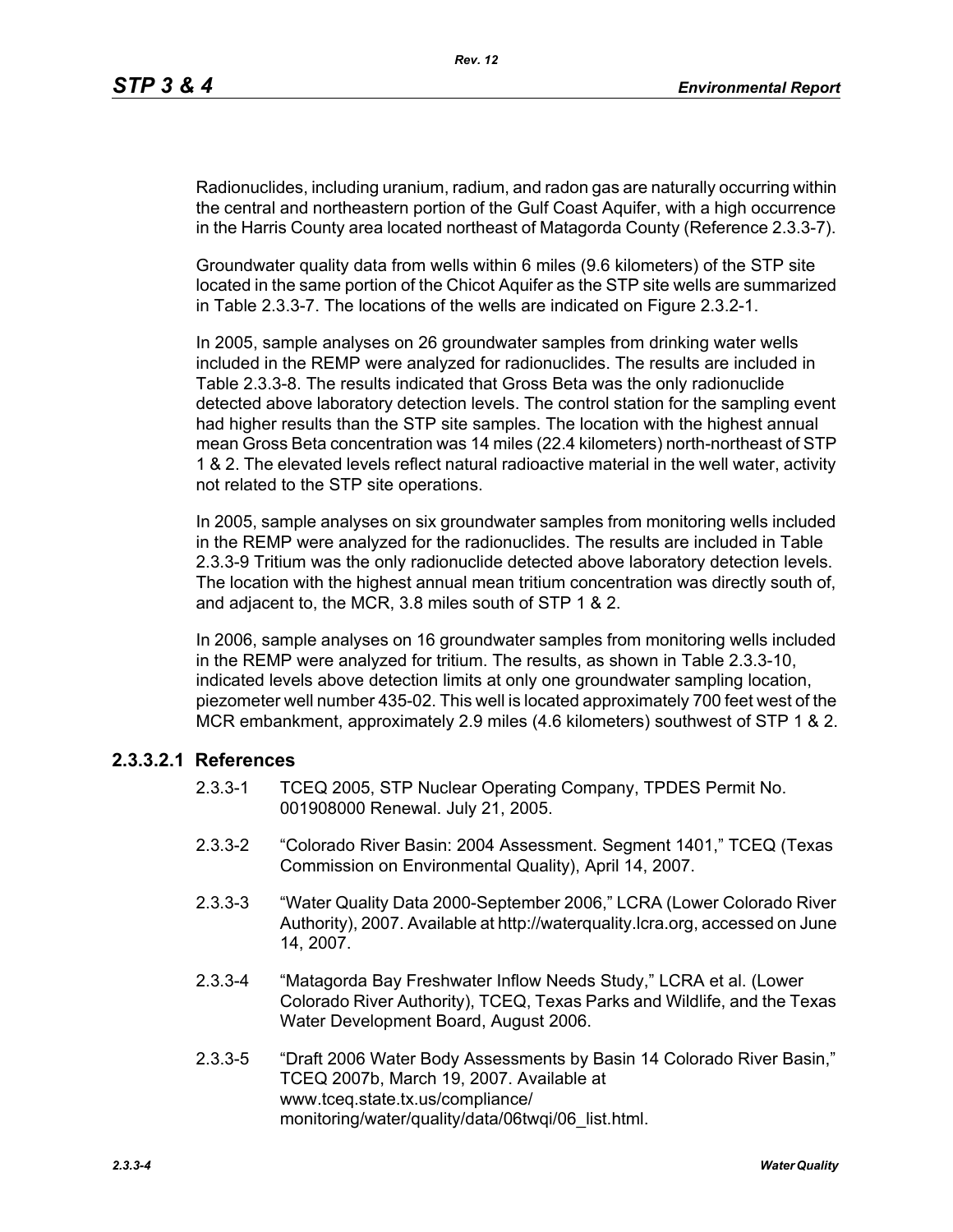| $2.3.3 - 6$ | MedicineNet 2007, Definition of Enterococcus, Available at<br>www.medterms.<br>com/script/main/art.asp?articlekey=20162 accessed on August 8, 2007.                                                   |
|-------------|-------------------------------------------------------------------------------------------------------------------------------------------------------------------------------------------------------|
| $2.3.3 - 7$ | "Water for Texas," TWDB (Texas Water Development Board) 2007a,<br>Document No. GP-8-1, January 2007.                                                                                                  |
| $2.3.3 - 8$ | "Texas Water Development Board Report 365 Aquifers of the Gulf Coast of<br>Texas," Mace et. al., Mace, Robert E., Sarah C. Davidson, Edward S.<br>Angle, and William F. Mullican, III, February 2006. |

- 2.3.3-9 Nalco (Nalco Analytical Resources), 2006a, STPNOC Cooling Water Data, Main Cooling Reservoir. Sampled July 25, 2006. Completed August 3, 2006.
- 2.3.3-10 Nalco 2006b, STPNOC Cooling Water Data, Main Cooling Reservoir. Sampled October 17, 2006. Completed October 31, 2006.
- 2.3.3-11 "Ground Water Quality Samples Matagorda County," TWDB, Ground Water Data System, February 6, 2007.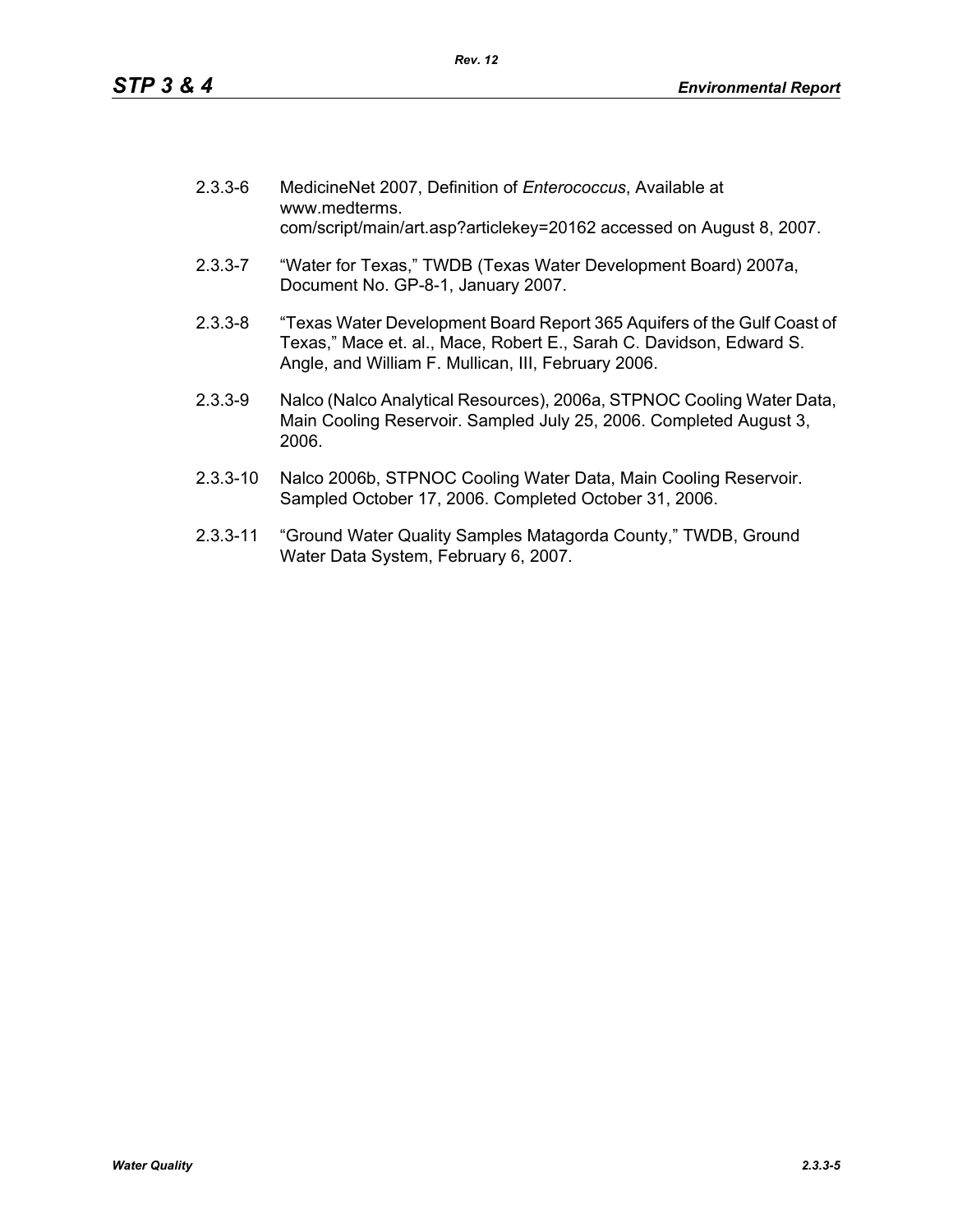| Table 2.3.3-1(a)<br>Surface Water Quality Data-Colorado River at Selkirk Island |                     |                                     |                                         |                      |                     |                     |                                     |                                |                                |  |
|---------------------------------------------------------------------------------|---------------------|-------------------------------------|-----------------------------------------|----------------------|---------------------|---------------------|-------------------------------------|--------------------------------|--------------------------------|--|
| <b>Date</b>                                                                     | <b>Depth</b><br>(m) | <b>Temperature</b><br>$(^{\circ}C)$ | NO <sub>2</sub> /NO <sub>3</sub> (mg/L) | <b>TKN</b><br>(mg/L) | O-P Diss.<br>(mg/L) | <b>DO</b><br>(mg/L) | <b>Total</b><br>Phosphate<br>(uG/L) | PHEOEHYTTN-A<br>FLR Wet (mg/L) | <b>Turbidity</b><br><b>NTU</b> |  |
| 01/03/2000                                                                      | 0.3                 | No Data                             | 3.2                                     | 1.85                 | 0.2                 | No Data             | No Data                             | 1.41                           | No Data                        |  |
| 01/03/2000                                                                      | 1.0                 | 18.92                               | No Data                                 | No Data              | No Data             | No Data             | No Data                             | No Data                        | 7.49                           |  |
| 03/16/2000                                                                      | 0.3                 | No Data                             | 2.12                                    | 0.836                | 0.46                | No Data             | No Data                             | 0.501                          | No Data                        |  |
| 03/16/2000                                                                      | 1.0                 | 21.82                               | No Data                                 | No Data              | No Data             | 8.09                | No Data                             | No Data                        | 21.1                           |  |
| 05/03/2000                                                                      | 0.3                 | No Data                             | < 0.02                                  | 1.21                 | 0.16                | No Data             | No Data                             | 0.275                          | No Data                        |  |
| 05/03/2000                                                                      | 1.0                 | 25.07                               | No Data                                 | No Data              | No Data             | 5.52                | No Data                             | No Data                        | 13                             |  |
| 07/11/2000                                                                      | 2.2                 | 30.84                               | < 0.02                                  | 0.713                | 0.06                | 2.7                 | No Data                             | 0.18                           | 10.6                           |  |
| 09/12/2000                                                                      | 0.33                | No Data                             | < 0.02                                  | 0.946                | < 0.01              | No Data             | No Data                             | 0.266                          | No Data                        |  |
| 09/12/2000                                                                      | 0.5                 | 30.72                               | No Data                                 | No Data              | No Data             | 6.12                | No Data                             | No Data                        | 5.47                           |  |
| 11/06/2000                                                                      | 0.33                | No Data                             | $\overline{2}$                          | 0.683                | < 0.01              | No Data             | No Data                             | 0.331                          | No Data                        |  |
| 11/06/2000                                                                      | 1.0                 | 24.29                               | No Data                                 | No Data              | No Data             | 7.1                 | No Data                             | No Data                        | 32.1                           |  |
| 01/04/2001                                                                      | 0.33                | No Data                             | 0.98                                    | 0.594                | 0.11                | No Data             | No Data                             | 0.237                          | No Data                        |  |
| 01/04/2001                                                                      | 0.6                 | 6.41                                | No Data                                 | No Data              | No Data             | 12.86               | No Data                             | No Data                        | 127                            |  |
| 03/01/2001                                                                      | 0.33                | No Data                             | 1.22                                    | 0.434                | 0.19                | No Data             | No Data                             | 0.255                          | No Data                        |  |
| 03/01/2001                                                                      | 0.8                 | 18.67                               | No Data                                 | No Data              | No Data             | 8.94                | No Data                             | No Data                        | 47.2                           |  |
| 05/03/2001                                                                      | 0.2                 | 25.82                               | No Data                                 | No Data              | No Data             | 10.15               | No Data                             | No Data                        | 25.7                           |  |
| 05/03/2001                                                                      | 0.33                | No Data                             | 1.23                                    | 0.821                | 0.08                | No Data             | No Data                             | 0.168                          | No Data                        |  |
| 07/18/2001                                                                      | 0.33                | No Data                             | < 0.02                                  | 1.6                  | 0.0754              | No Data             | No Data                             | 0.158                          | No Data                        |  |
| 07/18/2001                                                                      | 0.7                 | 33                                  | No Data                                 | No Data              | No Data             | 9.72                | No Data                             | No Data                        | 31.6                           |  |
| 09/05/2001                                                                      | 0.33                | No Data                             | 0.707                                   | 1.09                 | 0.258               | No Data             | No Data                             | 0.408                          | No Data                        |  |
| 09/05/2001                                                                      | 0.5                 | 27.91                               | No Data                                 | No Data              | No Data             | 5.41                | No Data                             | No Data                        | 199                            |  |
| 11/26/2001                                                                      | 0.33                | No Data                             | 0.735                                   | 0.489                | 0.907               | No Data             | No Data                             | 0.118                          | No Data                        |  |
| 11/26/2001                                                                      | 0.8                 | 19.15                               | No Data                                 | No Data              | No Data             | 9.38                | No Data                             | No Data                        | 85.8                           |  |

*2.3.3-6*

*Rev. 12*

*STP 3 & 4*

Water Quality *Water Quality*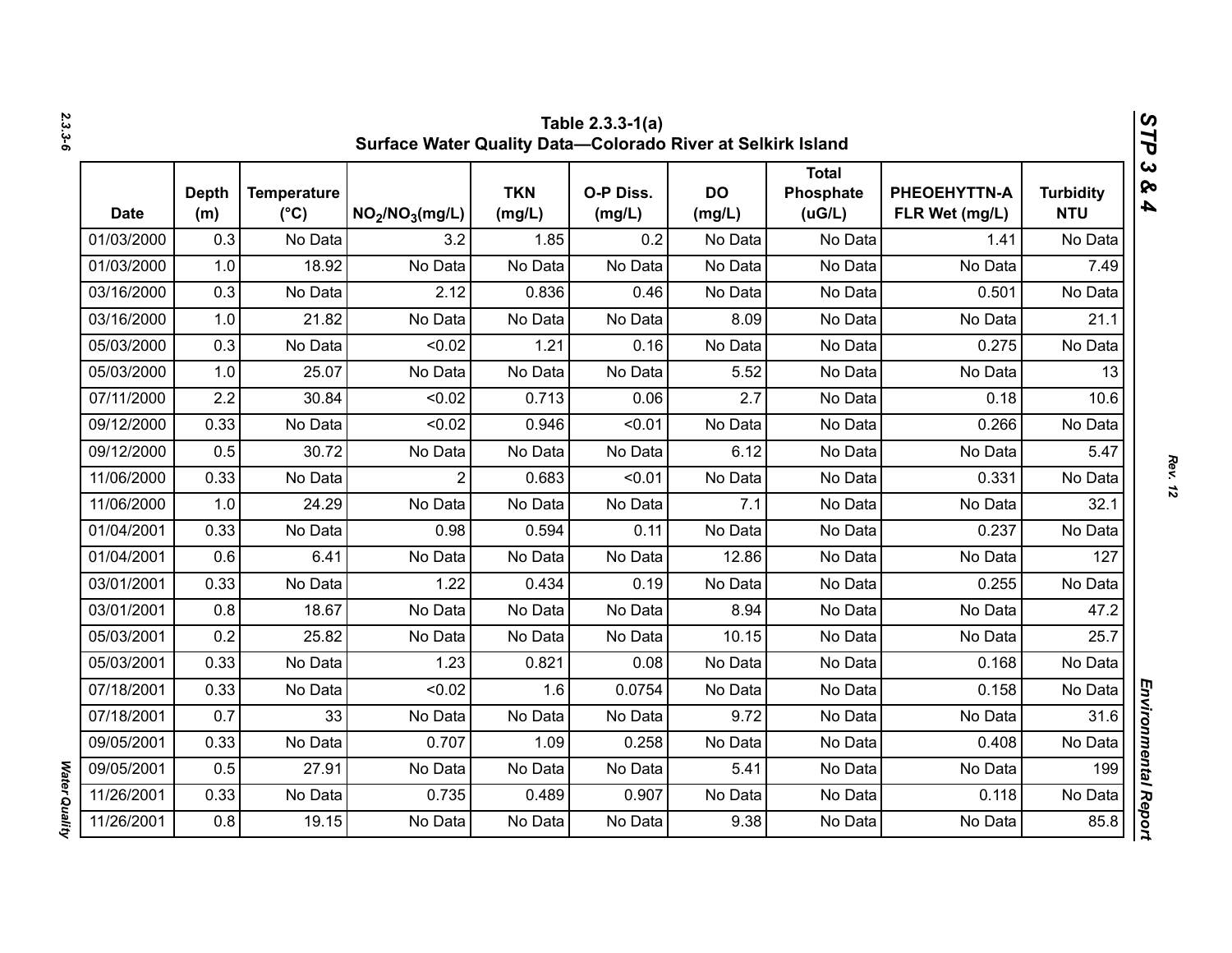|             |                     |                                     | Surface Water Quality Data-Colorado River at Selkirk Island (Continued) |                      | Table 2.3.3-1(a)    |                     |                                     |                                |                                | STP                                              |
|-------------|---------------------|-------------------------------------|-------------------------------------------------------------------------|----------------------|---------------------|---------------------|-------------------------------------|--------------------------------|--------------------------------|--------------------------------------------------|
| <b>Date</b> | <b>Depth</b><br>(m) | <b>Temperature</b><br>$(^{\circ}C)$ | NO <sub>2</sub> /NO <sub>3</sub> (mg/L)                                 | <b>TKN</b><br>(mg/L) | O-P Diss.<br>(mg/L) | <b>DO</b><br>(mg/L) | <b>Total</b><br>Phosphate<br>(uG/L) | PHEOEHYTTN-A<br>FLR Wet (mg/L) | <b>Turbidity</b><br><b>NTU</b> | $\boldsymbol{\omega}$<br>ନ୍ତ<br>$\blacktriangle$ |
| 01/16/2002  | 0.33                | No Data                             | 1.25                                                                    | 0.389                | 0.175               | No Data             | No Data                             | 0.168                          | No Data                        |                                                  |
| 01/16/2002  | 0.5                 | 14.35                               | No Data                                                                 | No Data              | No Data             | 10.62               | No Data                             | No Data                        | 40.7                           |                                                  |
| 03/20/2002  | 0.33                | No Data                             | 1.42                                                                    | 0.49                 | 0.08                | No Data             | No Data                             | 0.28                           | No Data                        |                                                  |
| 03/20/2002  | 0.8                 | 22.15                               | No Data                                                                 | No Data              | No Data             | 8.55                | No Data                             | No Data                        | 8.52                           |                                                  |
| 05/09/2002  | 0.33                | No Data                             | 0.02                                                                    | 0.9                  | 0.03                | No Data             | No Data                             | 0.1                            | No Data                        |                                                  |
| 05/09/2002  | 0.8                 | 29.04                               | No Data                                                                 | No Data              | No Data             | 8.81                | No Data                             | No Data                        | 7.71                           |                                                  |
| 07/01/2002  | 0.33                | No Data                             | 0.71                                                                    | 1.1                  | 0.22                | No Data             | No Data                             | 0.31                           | No Data                        |                                                  |
| 09/09/2002  | 0.33                | No Data                             | 0.19                                                                    | 1.41                 | 0.39                | No Data             | No Data                             | 0.7                            | No Data                        |                                                  |
| 09/09/2002  | 0.6                 | 26.56                               | No Data                                                                 | No Data              | No Data             | 6.12                | No Data                             | No Data                        | 441                            |                                                  |
| 09/09/2002  | 2.0                 | 26.56                               | No Data                                                                 | No Data              | No Data             | 5.88                | No Data                             | No Data                        | No Data                        |                                                  |
| 11/05/2002  | 0.3                 | 16.16                               | No Data                                                                 | No Data              | No Data             | 9.92                | No Data                             | No Data                        | 772                            |                                                  |
| 11/05/2002  | 0.33                | No Data                             | 0.25                                                                    | 1.14                 | 0.17                | No Data             | No Data                             | 0.55                           | No Data                        |                                                  |
| 11/05/2002  | 0.8                 | 16.15                               | No Data                                                                 | No Data              | No Data             | 9.53                | No Data                             | No Data                        | No Data                        |                                                  |
| 01/02/2003  | 0.3                 | 14.54                               | 0.77                                                                    | 1.19                 | 0.08                | 11.35               | No Data                             | 0.37                           | 392                            |                                                  |
| 01/02/2003  | 1.6                 | 14.53                               | No Data                                                                 | No Data              | No Data             | 10.46               | No Data                             | No Data                        | No Data                        |                                                  |
| 03/05/2003  | 0.3                 | 12.76                               | 0.76                                                                    | 0.51                 | 0.07                | 10.99               | No Data                             | 0.21                           | 123                            |                                                  |
| 05/07/2003  | 0.3                 | 26.99                               | No Data                                                                 | No Data              | No Data             | 7.54                | No Data                             | No Data                        | 17                             |                                                  |
| 05/07/2003  | 0.33                | No Data                             | 0.14                                                                    | 2.04                 | 0.01                | No Data             | No Data                             | 0.08                           | 0.08                           |                                                  |
| 05/07/2003  | 1.1                 | 26.91                               | No Data                                                                 | No Data              | No Data             | 7.08                | No Data                             | No Data                        | No Data                        |                                                  |
| 07/02/2003  | 0.3                 | 31.19                               | No Data                                                                 | No Data              | No Data             | 7.57                | No Data                             | No Data                        | 17                             |                                                  |
| 07/02/2003  | 0.33                | No Data                             | 0.43                                                                    | 0.88                 | 0.06                | No Data             | No Data                             | 0.08                           | No Data                        |                                                  |
| 07/02/2003  | 1.2                 | 30.57                               | No Data                                                                 | No Data              | No Data             | 6.82                | No Data                             | No Data                        | No Data                        |                                                  |
| 09/30/2003  | 0.33                | 26.89                               | 0.75                                                                    | 0.973                | 0.141               | 12.07               | 13.3                                | 0.23                           | 18.3                           | Environmental Report                             |

*Rev. 12*

 $2.3.3 - 7$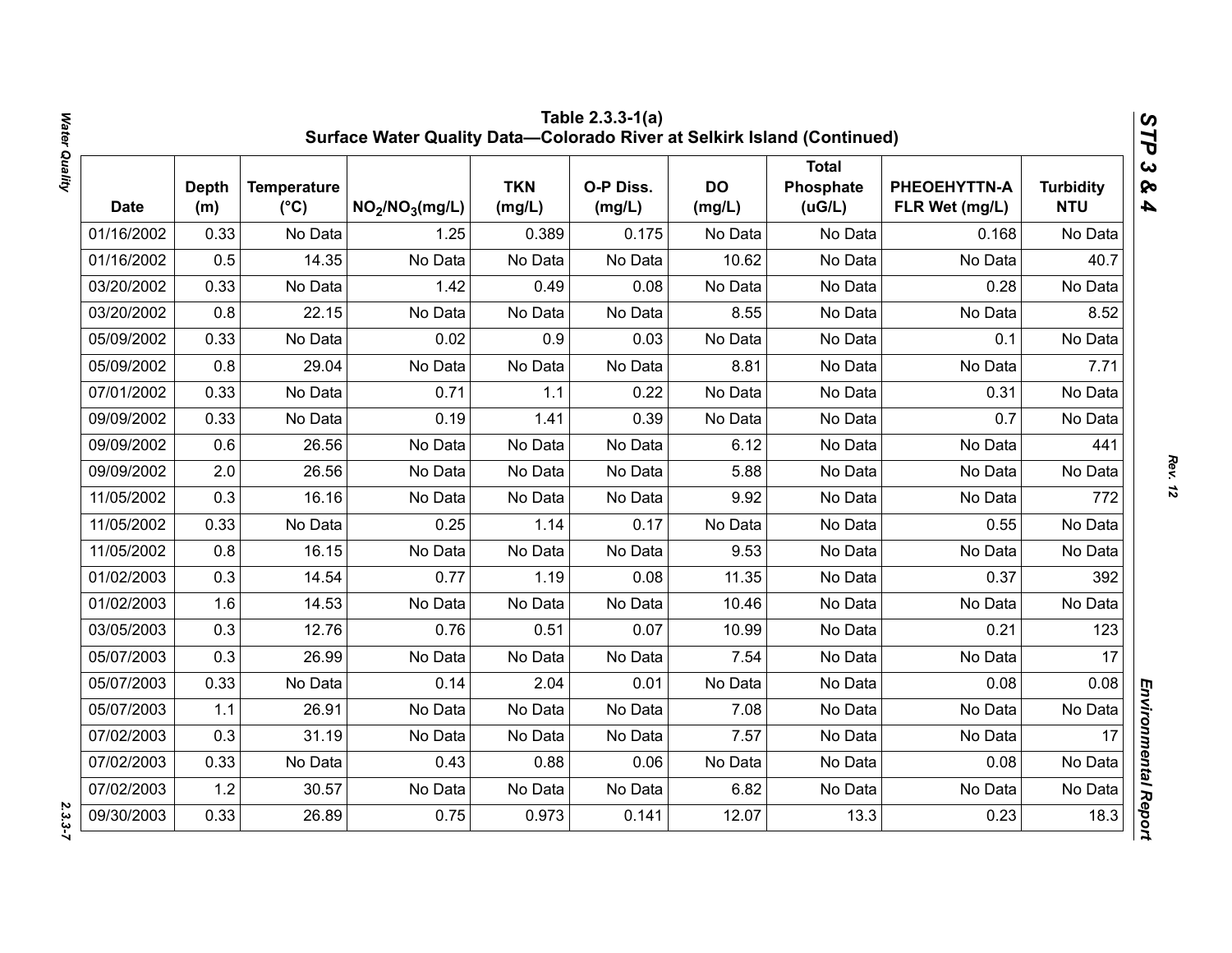| <b>Date</b> | <b>Depth</b><br>(m) | <b>Temperature</b><br>$(^{\circ}C)$ | NO <sub>2</sub> /NO <sub>3</sub> (mg/L) | <b>TKN</b><br>(mg/L) | O-P Diss.<br>(mg/L) | <b>DO</b><br>(mg/L) | <b>Total</b><br>Phosphate<br>(UG/L) | PHEOEHYTTN-A<br>FLR Wet (mg/L) | <b>Turbidity</b><br><b>NTU</b> |
|-------------|---------------------|-------------------------------------|-----------------------------------------|----------------------|---------------------|---------------------|-------------------------------------|--------------------------------|--------------------------------|
| 11/03/2003  | 0.33                | 23.54                               | 1.5                                     | 0.931                | 0.226               | 9.33                | 2.7                                 | 0.25                           | 11.5                           |
| 01/13/2004  | 0.33                | 14.33                               | 2.08                                    | 0.526                | 0.326               | 10.79               | 1.2                                 | 0.34                           | 18.3                           |
| 03/09/2004  | 0.33                | 20.78                               | 1.13                                    | 0.849                | 0.236               | 9.1                 | 1.5                                 | 0.23                           | 31.6                           |
| 05/04/2004  | 0.34                | 21.1                                | 1.49                                    | 0.764                | 0.271               | 8.44                | 1.0                                 | 0.39                           | 158.0                          |
| 07/13/2004  | 0.32                | 30.51                               | 0.27                                    | 0.748                | 0.054               | 11.26               | 6.2                                 | 0.117                          | 22.0                           |
| 07/13/2004  | 1.2                 | 30.23                               | No Data                                 | No Data              | No Data             | 10.13               | No Data                             | No Data                        | No Data                        |
| 09/14/2004  | 0.33                | 29.88                               | < 0.02                                  | 1.01                 | 0.054               | 9.77                | 5.9                                 | 0.125                          | 10.9                           |
| 09/14/2004  | 1.26                | 29.19                               | No Data                                 | No Data              | No Data             | 5.69                | No Data                             | No Data                        | No Data                        |
| 11/10/2004  | 0.33                | 21.34                               | 1.633                                   | 0.72                 | 0.225               | 8.92                | < 3.0                               | 0.287                          | 58.9                           |
| 11/10/2004  | 0.88                | 21.2                                | No Data                                 | No Data              | No Data             | 8.83                | No Data                             | No Data                        | No Data                        |
| 01/06/2005  | 0.3                 | 19.22                               | 1.157                                   | 0.294                | 0.099               | 9.21                | 5.2                                 | 0.129                          | No Data                        |
| 03/01/2005  | 0.3                 | 17.58                               | 1.922                                   | 0.661                | 0.146               | 9.67                | < 3.0                               | 0.287                          | 84.8                           |
| 05/10/2005  | 0.3                 | 23.44                               | 0.1532                                  | 1.09                 | < 0.04              | 5.73                | 8.3                                 | 0.068                          | 39.4                           |
| 07/05/2005  | 0.3                 | 32.79                               | < 0.02                                  | 0.704                | < 0.04              | 8.43                | 4.7                                 | 0.178                          | 15.5                           |
| 09/01/2005  | 0.33                | 31.82                               | < 0.02                                  | 1.07                 | < 0.04              | 5.41                | No Data                             | 0.671                          | 7.59                           |
| 11/01/2005  | 0.3                 | 20.27                               | 1.5167                                  | 0.6936               | 0.112               | 9.29                | No Data                             | 0.1886                         | 8.79                           |
| 01/10/2006  | 0.3                 | 15.73                               | 3.299                                   | 0.7941               | 0.296               | 10.25               | No Data                             | 0.3105                         | 8.43                           |
| 03/06/2006  | 0.33                | 21.58                               | 2.0476                                  | 1.2867               | 0.376               | 12.2                | No Data                             | 0.3163                         | 15.3                           |
| 05/17/2006  | 0.33                | 25.4                                | 1.0557                                  | 0.5182               | 0.176               | 7.44                | No Data                             | 0.228                          | 18.0                           |
| 07/17/2006  | 0.3                 | 33.41                               | 0.3                                     | 0.604                | 0.194               | 9.16                | No Data                             | 0.277                          | 10.8                           |
| 09/13/2006  | 0.3                 | 28.97                               | 0.16                                    | 1.62                 | 0.064               | 6.27                | No Data                             | 0.221                          | 14.8                           |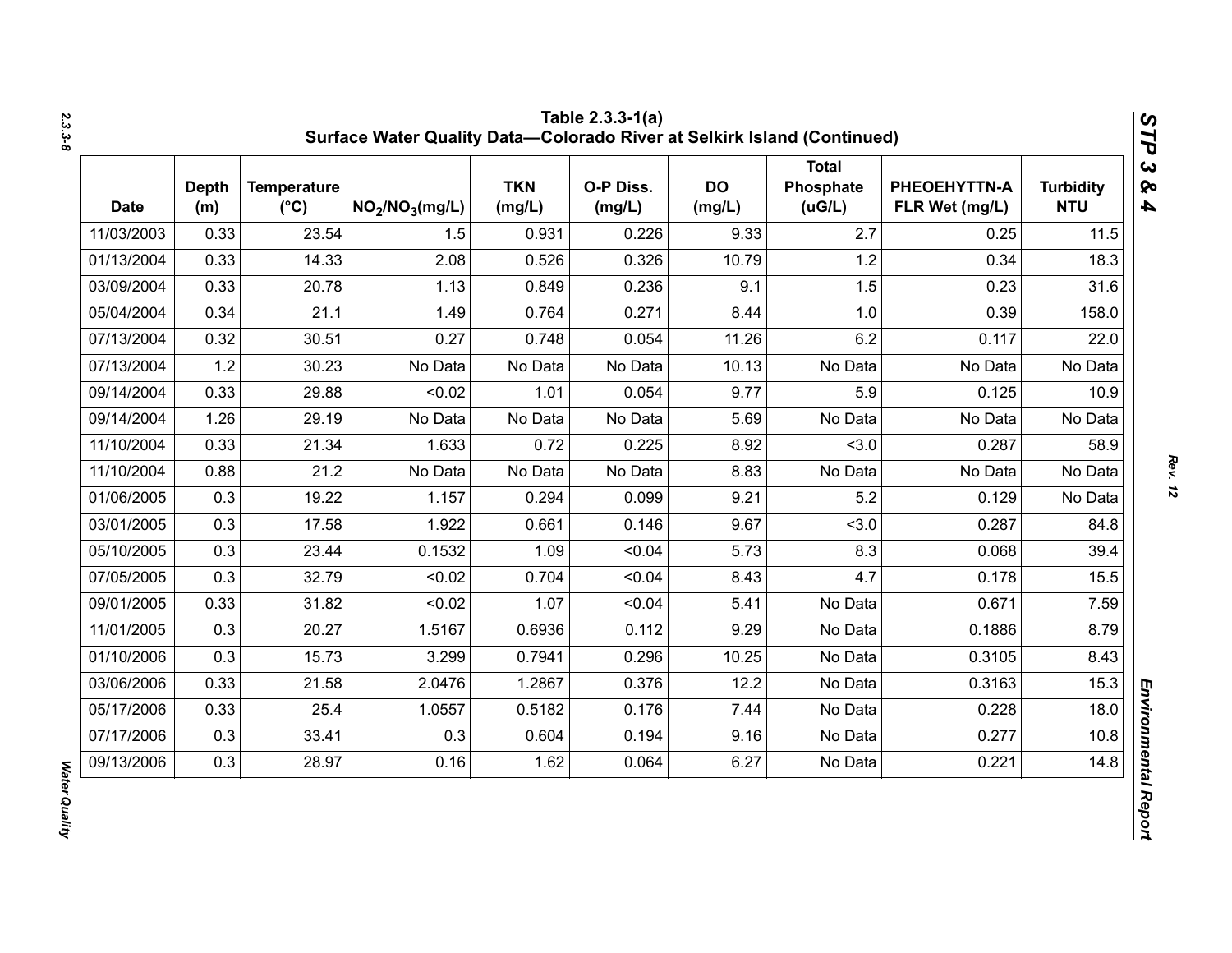| <b>Date</b> | Depth<br>(m) | <b>TOC</b><br>(mg/L) | <b>Chloride</b><br>mg/L) | Chlorophyll-A-Phyto<br><b>CHFLuG/L</b> | E. Coli<br>(#/100 ml) | <b>Enterococcus</b><br><b>IDEXX</b><br>(MPN/100/ml) |
|-------------|--------------|----------------------|--------------------------|----------------------------------------|-----------------------|-----------------------------------------------------|
| 01/03/2000  | 0.3          | 2.03                 | 2,290                    | No Data                                | 49                    | No Data                                             |
| 03/16/2000  | 0.3          | 3.21                 | 1,200                    | No Data                                | 128                   | $\overline{No}$ Data                                |
| 05/03/2000  | 0.3          | 3.14                 | 2,380                    | No Data                                | 300                   | No Data                                             |
| 07/11/2000  | 2.2          | 2.09                 | 4,690                    | No Data                                | 7                     | No Data                                             |
| 09/12/2000  | 0.33         | 1.74                 | 12,400                   | No Data                                | 1                     | No Data                                             |
| 11/06/2000  | 0.33         | 2.1                  | 3,040                    | No Data                                | 600                   | No Data                                             |
| 01/04/2001  | 0.33         | 4.92                 | 32.2                     | No Data                                | 80                    | No Data                                             |
| 03/01/2001  | 0.33         | 3.61                 | 45.5                     | No Data                                | 49                    | No Data                                             |
| 05/03/2001  | 0.33         | 3.59                 | 408                      | No Data                                | 9                     | No Data                                             |
| 07/18/2001  | 0.33         | 4.14                 | 1,530                    | No Data                                | 142                   | No Data                                             |
| 09/05/2001  | 0.33         | 7.28                 | 14.5                     | No Data                                | 300                   | 1,400                                               |
| 11/26/2001  | 0.33         | 3.52                 | 35.6                     | No Data                                | No Data               | 209                                                 |
| 01/16/2002  | 0.33         | 3.47                 | 37.9                     | No Data                                | No Data               | 16.6                                                |
| 03/20/2002  | 0.33         | 2.62                 | 783                      | No Data                                | No Data               | 30                                                  |
| 05/09/2002  | 0.33         | 2.68                 | 1,210                    | No Data                                | No Data               | No Data                                             |
| 07/01/2002  | 0.33         | 4.74                 | 39                       | No Data                                | No Data               | 240                                                 |
| 09/09/2002  | 0.33         | 7.08                 | 18.1                     | No Data                                | $\overline{No}$ Data  | 7,700                                               |
| 11/05/2002  | 0.33         | 4.7                  | 6.21                     | No Data                                | No Data               | 1,900                                               |
| 01/02/2003  | 0.3          | 6.22                 | 26.4                     | No Data                                | No Data               | 450                                                 |
| 03/05/2003  | 0.3          | 4                    | 31.4                     | No Data                                | No Data               | 19                                                  |
| 05/07/2003  | 0.33         | 3.41                 | 401                      | No Data                                | No Data               | 34                                                  |
| 07/02/2003  | 0.33         | 2.59                 | 687                      | No Data                                | No Data               | 33                                                  |
| 09/30/2003  | 033          | 4.55                 | 348                      | 57                                     | No Data               | $\overline{4}$                                      |
| 11/03/2003  | 0.33         | 3.22                 | 354                      | 14.9                                   | No Data               | 41                                                  |
| 01/13/2004  | 0.33         | 2.6                  | 1,190                    | 7.2                                    | No Data               | 61                                                  |
| 03/09/2004  | 0.33         | 5.5                  | 110                      | 8.2                                    | $\overline{No}$ Data  | 180                                                 |
| 05/04/2004  | 0.34         | 6.2                  | 20.3                     | 3.5                                    | No Data               | 240                                                 |
| 07/13/2004  | 0.32         | 4.2                  | 33.9                     | 26.3                                   | No Data               | 540                                                 |
| 09/14/2004  | 0.33         | 2.6                  | 2,060                    | 26.1                                   | $\overline{No}$ Data  | 160                                                 |
| 11/10/2004  | 0.33         | 5.88                 | 93.2                     | 5.7                                    | No Data               | 1,600                                               |
| 01/06/2005  | 0.3          | 2.74                 | 37.9                     | 18.7                                   | No Data               | No Data                                             |
| 03/01/2005  | 0.3          | 4.92                 | 30.8                     | $5$                                    | No Data               | ${\bf 87}$                                          |
| 05/10/2005  | 0.3          | 3                    | 267                      | 32.7                                   | No Data               | 10 <sup>1</sup>                                     |
| 07/05/2005  | 0.3          | 3.53                 | 343                      | 21                                     | No Data               | 10                                                  |
| 09/01/2005  | 0.33         | 2.89                 | 4,450                    | No Data                                | No Data               | 20                                                  |
| 11/01/2005  | 0.3          | 2.025                | 1,277.96                 | No Data                                | No Data               | 10                                                  |
| 01/10/2006  | 0.3          | 3.527                | 969.356                  | No Data                                | No Data               | $\mathbf{1}$                                        |
| 03/06/2006  | 0.33         | 2.694                | 1,122.32                 | No Data                                | No Data               | 10                                                  |
| 05/17/2006  | 0.33         | 3.353                | 1,289.32                 | No Data                                | No Data               | op31                                                |
| 07/17/2006  | 0.3          | 4.3                  | 203                      | No Data                                | No Data               | 10 <sup>°</sup>                                     |
| 09/13/2006  | 0.3          | 3.65                 | 2,160                    | No Data                                | No Data               | 82                                                  |

**Table 2.3.3-1(b) Surface Water Quality Data—Colorado River at Selkirk Island**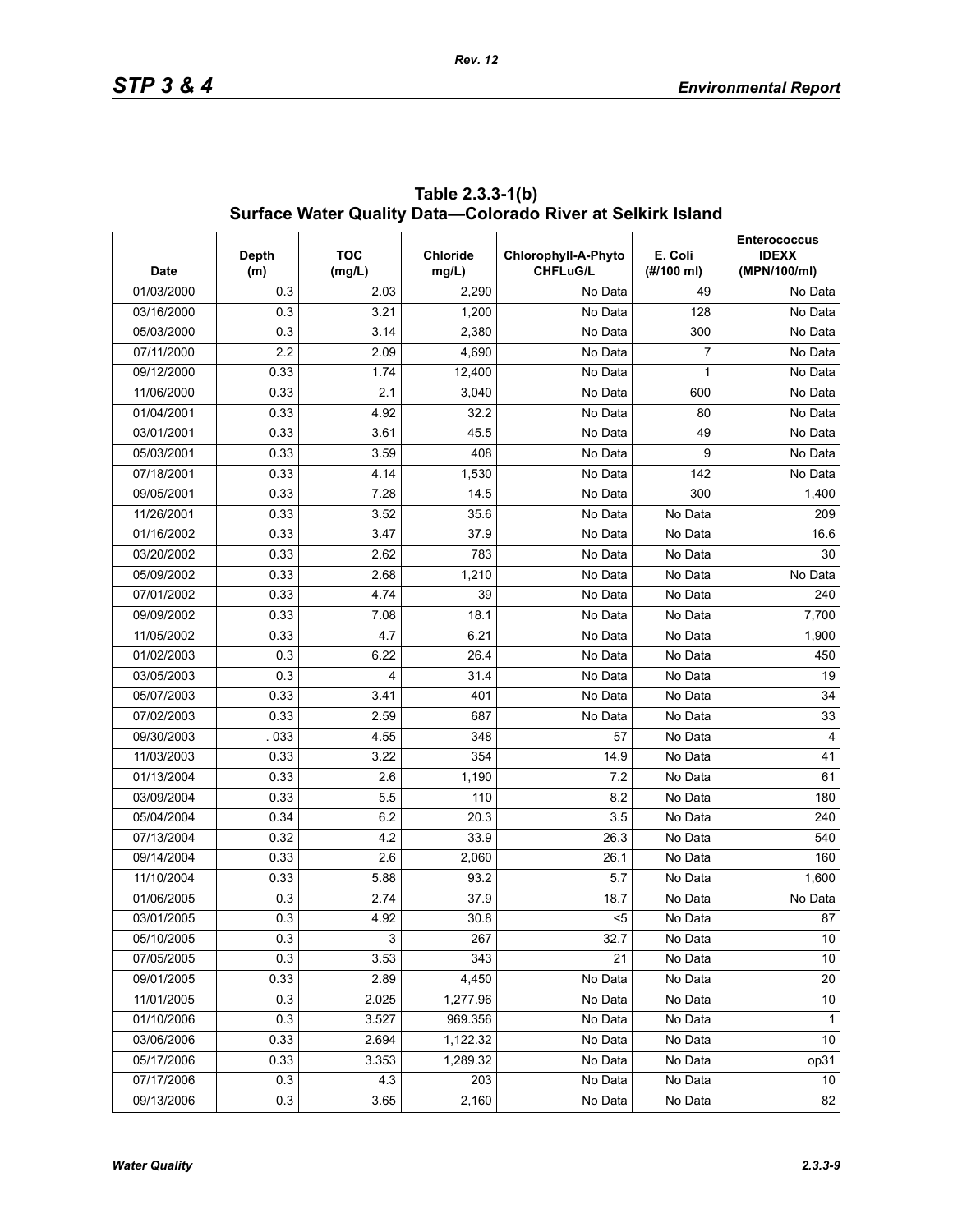| <b>Date</b> | <b>Depth</b><br>(m) | <b>Total Alkalinity</b><br>CaCo <sub>3</sub><br>(mg/L) | Chlorophyll-A<br>Corrected<br>(ug/L) | <b>Fecal Coli</b><br><b>MFM-FCBR</b><br>(#/100ml) |
|-------------|---------------------|--------------------------------------------------------|--------------------------------------|---------------------------------------------------|
| 01/03/2000  | 0.3                 | 222                                                    | 21                                   | 64                                                |
| 03/16/2000  | 0.3                 | 188                                                    | 6.6                                  | 168                                               |
| 05/03/2000  | 0.3                 | 163                                                    | 10.9                                 | 700                                               |
| 07/11/2000  | 2.2                 | 162                                                    | 4.8                                  | 6                                                 |
| 09/12/2000  | 0.33                | 158                                                    | 15.8                                 | $\overline{2}$                                    |
| 11/06/2000  | 0.33                | 134                                                    | 3.7                                  | 600                                               |
| 01/04/2001  | 0.33                | 137                                                    | 0.9                                  | 112                                               |
| 03/01/2001  | 0.33                | 152                                                    | 2.51                                 | 132                                               |
| 05/03/2001  | 0.33                | 182                                                    | 21.9                                 | 8                                                 |
| 07/18/2001  | 0.33                | 165                                                    | 19.2                                 | 400                                               |
| 09/05/2001  | 0.33                | 94.1                                                   | 1                                    | No Data                                           |
| 11/26/2001  | 0.33                | 176                                                    | 0.836                                | No Data                                           |
| 01/16/2002  | 0.33                | 189                                                    | 6.48                                 | No Data                                           |
| 03/20/2002  | 0.33                | 224                                                    | 15.6                                 | No Data                                           |
| 05/09/2002  | 0.33                | 148                                                    | 18                                   | No Data                                           |
| 07/01/2002  | 0.33                | 108                                                    | 7.5                                  | No Data                                           |
| 09/09/2002  | 0.33                | 81                                                     | 12.9                                 | No Data                                           |
| 11/05/2002  | 0.33                | 75                                                     | 1.3                                  | No Data                                           |
| 01/02/2003  | 0.3                 | 151                                                    | 5.4                                  | No Data                                           |
| 03/05/2003  | 0.3                 | 184                                                    | 9.1                                  | No Data                                           |
| 05/07/2003  | 0.33                | 183                                                    | 27.6                                 | No Data                                           |
| 07/02/2003  | 0.33                | 167                                                    | 16.7                                 | No Data                                           |
| 09/30/2003  | 0.33                | 166                                                    | No Data                              | No Data                                           |
| 11/03/2003  | 0.33                | 203                                                    | No Data                              | No Data                                           |
| 01/13/2004  | 0.33                | 205                                                    | No Data                              | No Data                                           |
| 03/09/2004  | 0.33                | 136                                                    | No Data                              | No Data                                           |
| 05/04/2004  | 0.34                | 94                                                     | No Data                              | No Data                                           |
| 07/13/2004  | 0.32                | 183                                                    | No Data                              | No Data                                           |
| 09/14/2004  | 0.33                | 182                                                    | No Data                              | No Data                                           |
| 11/10/2004  | 0.33                | 133                                                    | No Data                              | No Data                                           |
| 01/06/2005  | 0.3                 | 218                                                    | No Data                              | No Data                                           |
| 03/01/2005  | 0.3                 | 162                                                    | No Data                              | No Data                                           |
| 05/10/2005  | 0.3                 | 176                                                    | No Data                              | No Data                                           |
| 07/05/2005  | 0.3                 | 160                                                    | No Data                              | No Data                                           |
| 09/01/2005  | 0.33                | 171                                                    | No Data                              | No Data                                           |
| 11/01/2005  | 0.3                 | 223.1                                                  | 5.9808                               | No Data                                           |
| 01/10/2006  | 0.3                 | 235.3                                                  | 5.72448                              | No Data                                           |
| 03/06/2006  | 0.33                | 215                                                    | 24.6153                              | No Data                                           |
| 05/17/2006  | 0.33                | 118.7                                                  | 6.94093                              | No Data                                           |
| 07/17/2006  | 0.3                 | 160                                                    | 18.8                                 | No Data                                           |
| 09/13/2006  | 0.3                 | 170                                                    | 15.2                                 | No Data                                           |

**Table 2.3.3-1(b) Surface Water Quality Data—Colorado River at Selkirk Island (Continued)**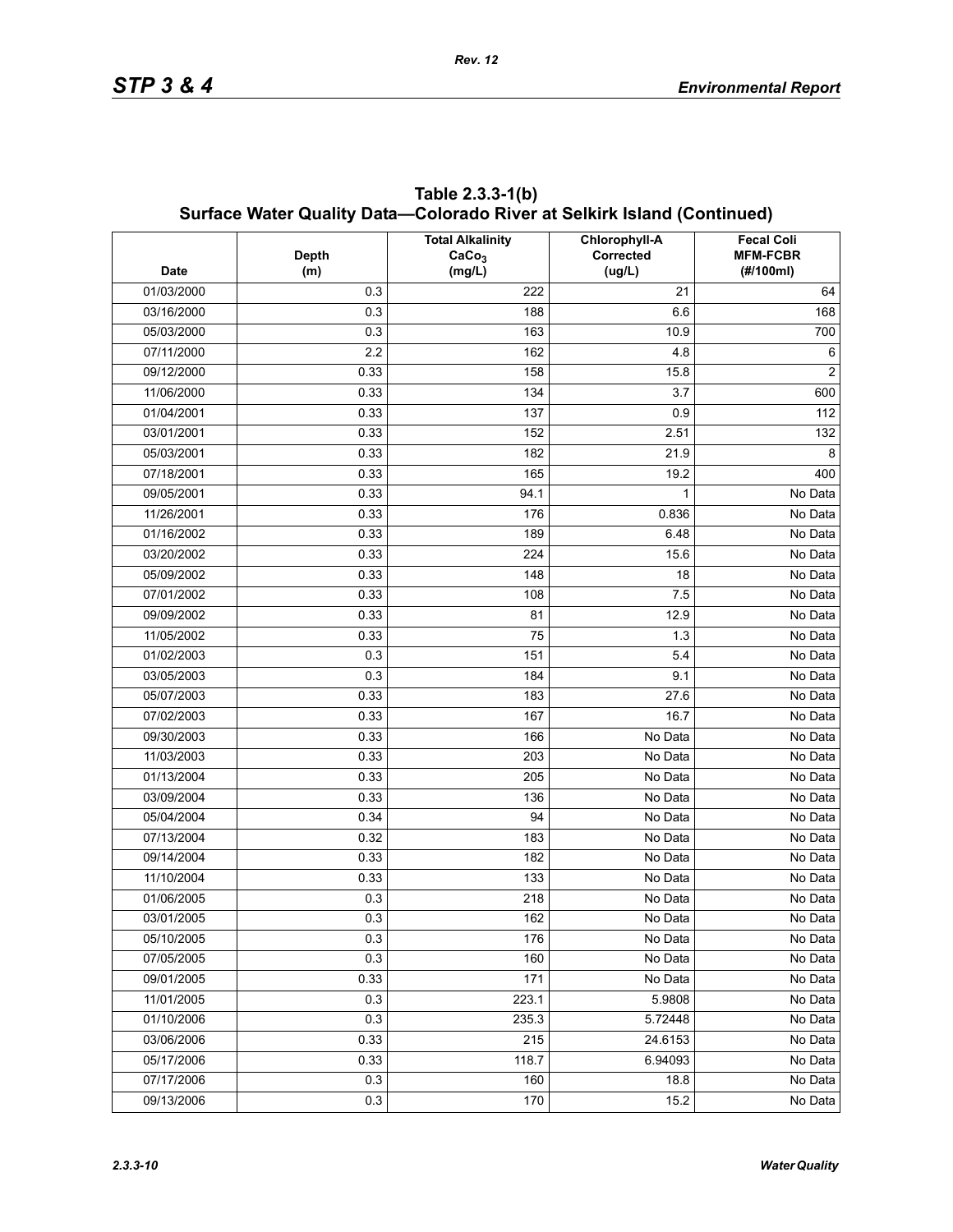| <b>Date</b> | <b>Depth</b><br>(m) | $NH3-N$<br><b>Total</b><br>(mg/L) | pH<br>(SU) | <b>PHEOPHTN A</b><br>(ug/L) | <b>Residual Total</b><br>(Nonfilterable)<br>(mg/L) | <b>Residual</b><br><b>Total Filtrate</b><br>Dissolved-180<br>(mg/L) | <b>Specific</b><br><b>Conductivity</b><br><b>Field</b><br>(µmhos/cm) | Sulfate SO <sub>4</sub><br>(mg/L) |
|-------------|---------------------|-----------------------------------|------------|-----------------------------|----------------------------------------------------|---------------------------------------------------------------------|----------------------------------------------------------------------|-----------------------------------|
| 01/03/2000  | 0.3                 | < 0.02                            | No Data    | 6.9                         | 21                                                 | 4,280                                                               | No Data                                                              | 340                               |
| 01/03/2000  | 1.0                 | No Data                           | 8.16       | No Data                     | No Data                                            | No Data                                                             | 7,766                                                                | No Data                           |
| 03/16/2000  | 0.3                 | 0.098                             | No Data    | 2.3                         | 21                                                 | 2,380                                                               | No Data                                                              | 206                               |
| 03/16/2000  | 1.0                 | No Data                           | 8.08       | No Data                     | No Data                                            | No Data                                                             | 4,287                                                                | No Data                           |
| 05/03/2000  | 0.3                 | 0.291                             | No Data    | 2.6                         | 34                                                 | No Data                                                             | No Data                                                              | 338                               |
| 05/03/2000  | 1.0                 | No Data                           | 7.95       | No Data                     | No Data                                            | No Data                                                             | 7,241d                                                               | No Data                           |
| 07/11/2000  | 2.2                 | < 0.02                            | 7.74       | 1.3                         | 31                                                 | No Data                                                             | 23,468                                                               | 582                               |
| 09/12/2000  | 0.33                | < 0.02                            | No Data    | 5.2                         | 91                                                 | No Data                                                             | No Data                                                              | 1,650                             |
| 09/12/2000  | 0.5                 | No Data                           | 8.14       | No Data                     | No Data                                            | No Data                                                             | 33,826                                                               | No Data                           |
| 11/06/2000  | 0.33                | 0.135                             | No Data    | 1.2                         | 47                                                 | No Data                                                             | No Data                                                              | 408                               |
| 11/06/2000  | 1.0                 | No Data                           | 7.85       | No Data                     | No Data                                            | No Data                                                             | 9,539                                                                | No Data                           |
| 01/04/2001  | 0.33                | 0.0223                            | No Data    | < 0.5                       | 66                                                 | No Data                                                             | No Data                                                              | 35.1                              |
| 01/04/2001  | 0.6                 | No Data                           | 8.02       | No Data                     | No Data                                            | No Data                                                             | 432                                                                  | No Data                           |
| 03/01/2001  | 0.33                | < 0.02                            | No Data    | 0.593                       | 37                                                 | No Data                                                             | No Data                                                              | 35.2                              |
| 03/01/2001  | 0.8                 | No Data                           | 8.2        | No Data                     | No Data                                            | No Data                                                             | 508                                                                  | No Data                           |
| 05/03/2001  | 0.2                 | No Data                           | 8.65       | No Data                     | No Data                                            | No Data                                                             | 1,815d                                                               | No Data                           |
| 05/03/2001  | 0.33                | 0.037                             | No Data    | 6.6                         | 30                                                 | No Data                                                             | No Data                                                              | 91.2                              |
| 07/18/2001  | 0.33                | < 0.02                            | No Data    | 7.34                        | 29                                                 | No Data                                                             | No Data                                                              | 217                               |
| 07/18/2001  | 0.7                 | No Data                           | 8.59       | No Data                     | No Data                                            | No Data                                                             | 5,189                                                                | No Data                           |
| 09/05/2001  | 0.33                | < 0.02                            | No Data    | < 0.5                       | 113                                                | No Data                                                             | No Data                                                              | 15.4                              |
| 09/05/2001  | 0.5                 | No Data                           | 7.61       | No Data                     | No Data                                            | No Data                                                             | 260                                                                  | No Data                           |
| 11/26/2001  | 0.33                | < 0.02                            | No Data    | < 0.5                       | 77                                                 | No Data                                                             | No Data                                                              | 30.4                              |

Water Quality *Water Quality 2.3.3-11*

 $2.3.3 - 11$ 

*Rev. 12*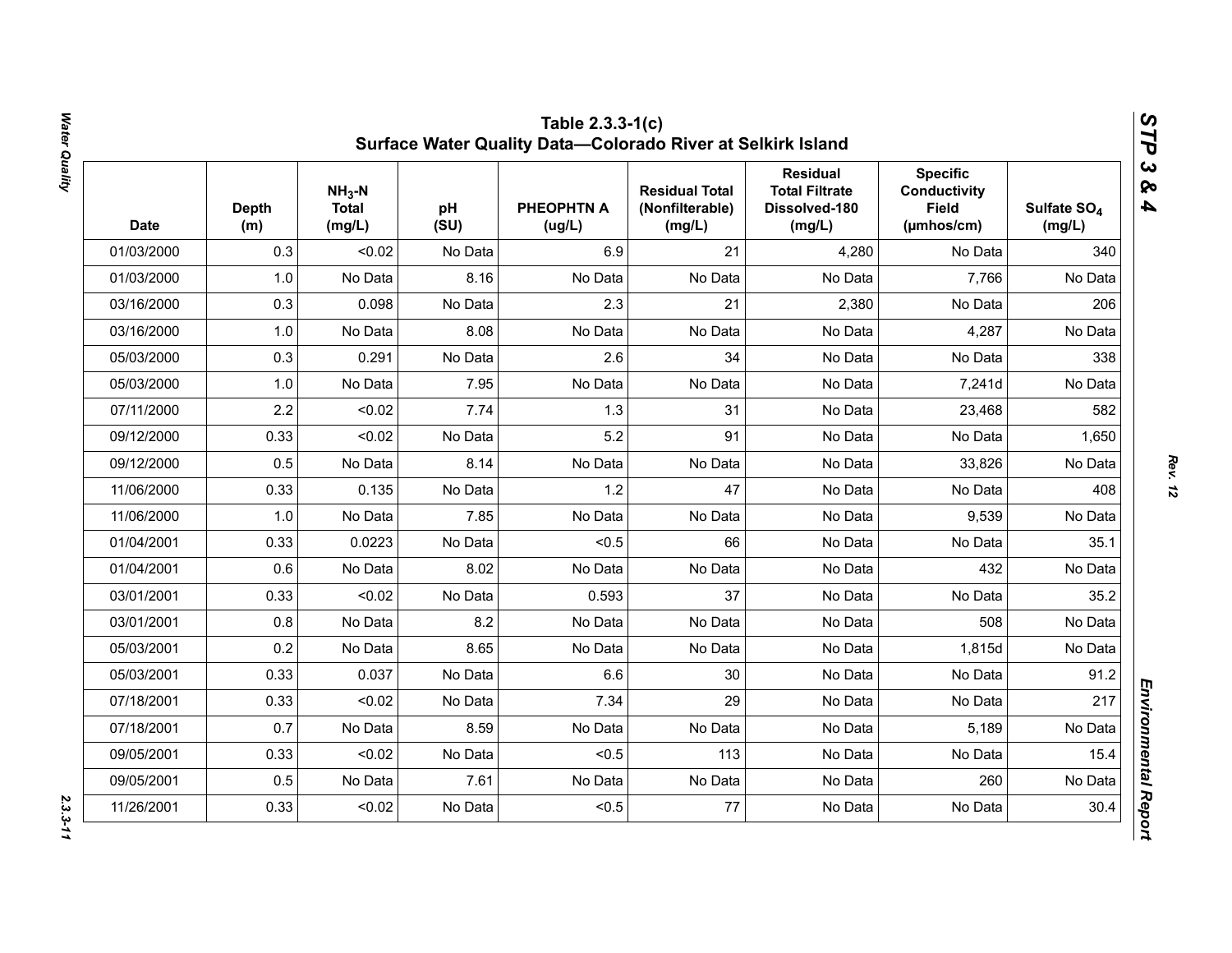| <b>Date</b> | <b>Depth</b><br>(m) | $NH3-N$<br><b>Total</b><br>(mg/L) | pH<br>(SU) | <b>PHEOPHTN A</b><br>(ug/L) | <b>Residual Total</b><br>(Nonfilterable)<br>(mg/L) | <b>Residual</b><br><b>Total Filtrate</b><br>Dissolved-180<br>(mg/L) | <b>Specific</b><br><b>Conductivity</b><br><b>Field</b><br>$(\mu m \text{hos/cm})$ | Sulfate SO <sub>4</sub><br>(mg/L) |
|-------------|---------------------|-----------------------------------|------------|-----------------------------|----------------------------------------------------|---------------------------------------------------------------------|-----------------------------------------------------------------------------------|-----------------------------------|
| 11/26/2001  | 0.8                 | No Data                           | 7.9        | No Data                     | No Data                                            | No Data                                                             | 504                                                                               | No Data                           |
| 01/16/2002  | 0.33                | 0.0413                            | No Data    | 1.73                        | 42                                                 | No Data                                                             | No Data                                                                           | 36.5                              |
| 01/16/2002  | 0.5                 | No Data                           | 7.87       | No Data                     | No Data                                            | No Data                                                             | 537                                                                               | No Data                           |
| 03/20/2002  | 0.33                | 0.04                              | No Data    | 9.7                         | 11                                                 | No Data                                                             | No Data                                                                           | 132                               |
| 03/20/2002  | 0.8                 | No Data                           | 8.3        | No Data                     | No Data                                            | No Data                                                             | 3,094                                                                             | No Data                           |
| 05/09/2002  | 0.33                | < 0.02                            | No Data    | 4.4                         | 14                                                 | No Data                                                             | No Data                                                                           | 177                               |
| 07/01/2002  | 0.33                | 0.06                              | No Data    | 2.5                         | 38                                                 | No Data                                                             | No Data                                                                           | 18                                |
| 09/09/2002  | 0.33                | < 0.02                            | No Data    | 5.8                         | 320                                                | No Data                                                             | No Data                                                                           | 7.2                               |
| 09/09/2002  | 0.6                 | No Data                           | 7.83       | No Data                     | No Data                                            | No Data                                                             | 224                                                                               | No Data                           |
| 09/09/2002  | 2.0                 | No Data                           | 7.8        | No Data                     | No Data                                            | No Data                                                             | 225                                                                               | No Data                           |
| 11/05/2002  | 0.3                 | No Data                           | 8.17       | No Data                     | No Data                                            | No Data                                                             | 142                                                                               | No Data                           |
| 11/05/2002  | 0.33                | < 0.02                            | No Data    | < 0.5                       | 506                                                | No Data                                                             | No Data                                                                           | 4.83                              |
| 01/02/2003  | 0.3                 | < 0.02                            | 8          | 1.7                         | 408                                                | No Data                                                             | 379                                                                               | 26.1                              |
| 01/02/2003  | 1.6                 | No Data                           | 7.92       | No Data                     | No Data                                            | No Data                                                             | 379                                                                               | No Data                           |
| 03/05/2003  | 0.3                 | < 0.02                            | 8.08       | 2.2                         | 193                                                | No Data                                                             | 477                                                                               | 32.6                              |
| 05/07/2003  | 0.3                 | No Data                           | 7.88       | No Data                     | No Data                                            | No Data                                                             | 1,755                                                                             | No Data                           |
| 05/07/2003  | 0.33                | 0.243                             | No Data    | 6.4                         | 24                                                 | No Data                                                             | No Data                                                                           | 82                                |
| 05/07/2003  | 1.1                 | No Data                           | 7.85       | No Data                     | No Data                                            | No Data                                                             | 1,757                                                                             | No Data                           |
| 07/02/2003  | 0.3                 | No Data                           | 8.2        | No Data                     | No Data                                            | No Data                                                             | 2,686                                                                             | No Data                           |
| 07/02/2003  | 0.33                | 0.069                             | No Data    | 3.6                         | 18                                                 | No Data                                                             | No Data                                                                           | 116                               |
| 07/02/2003  | 1.2                 | No Data                           | 8.16       | No Data                     | No Data                                            | No Data                                                             | 2,721                                                                             | No Data                           |
| 09/30/2003  | 0.33                | 0.02                              | 8.37       | No Data                     | 31                                                 | 969                                                                 | 1,793                                                                             | 78.1                              |

Water Quality *Water Quality*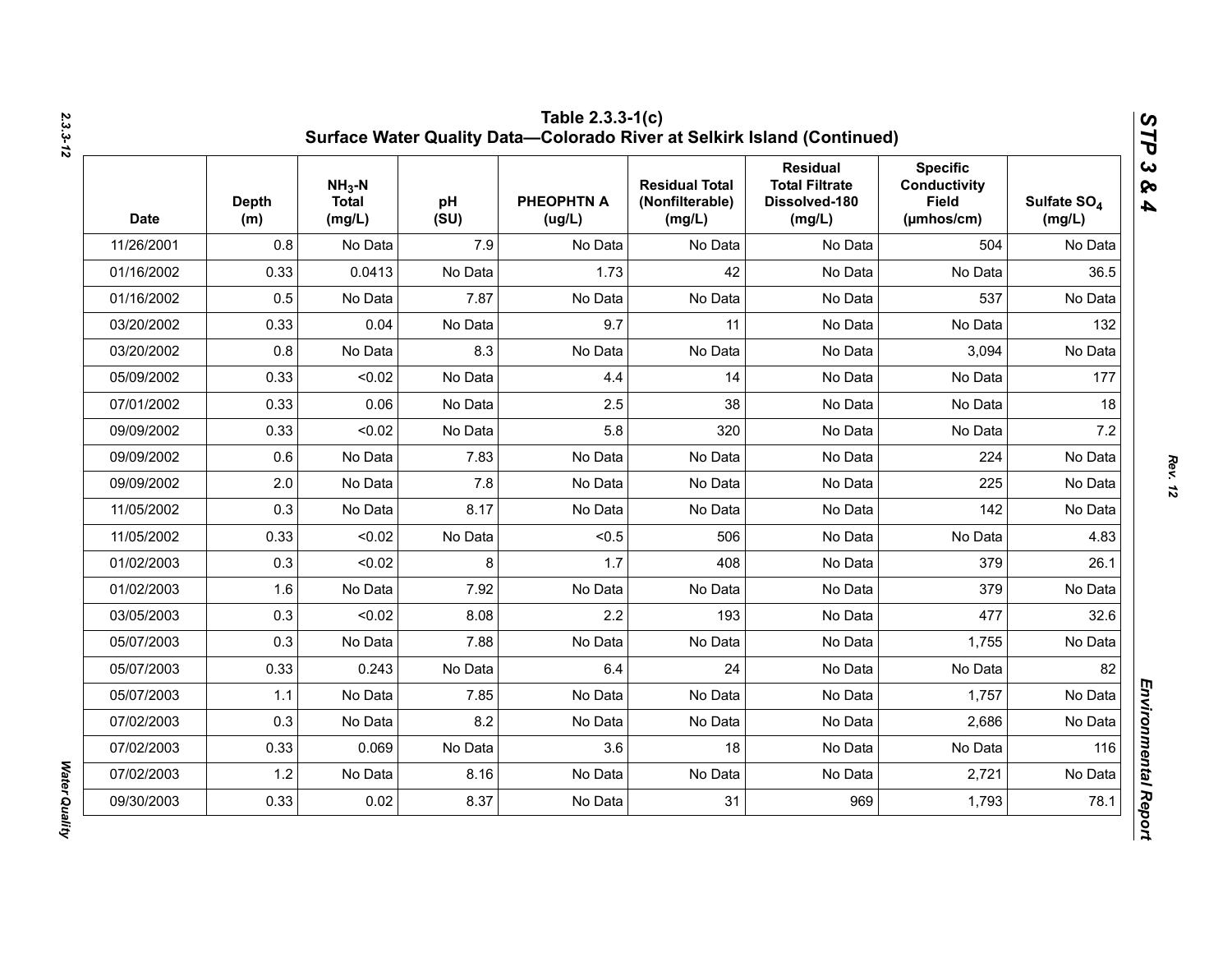| <b>Date</b> | <b>Depth</b><br>(m) | $NH3-N$<br><b>Total</b><br>(mg/L) | pH<br>(SU) | <b>PHEOPHTN A</b><br>(ug/L) | <b>Residual Total</b><br>(Nonfilterable)<br>(mg/L) | <b>Residual</b><br><b>Total Filtrate</b><br>Dissolved-180<br>(mg/L) | <b>Specific</b><br><b>Conductivity</b><br><b>Field</b><br>(µmhos/cm) | Sulfate SO <sub>4</sub><br>(mg/L) |
|-------------|---------------------|-----------------------------------|------------|-----------------------------|----------------------------------------------------|---------------------------------------------------------------------|----------------------------------------------------------------------|-----------------------------------|
| 11/03/2003  | 0.33                | < 0.02                            | 8.03       | No Data                     | 20                                                 | 873                                                                 | 1,616                                                                | 65.2                              |
| 01/13/2004  | 0.33                | < 0.02                            | 7.86       | No Data                     | 24                                                 | 2,450                                                               | 4,239                                                                | 171                               |
| 03/09/2004  | 0.33                | < 0.02                            | 7.9        | No Data                     | 21                                                 | 447                                                                 | 788                                                                  | 53.5                              |
| 05/04/2004  | 0.34                | 0.029                             | 7.82       | No Data                     | 44                                                 | 249                                                                 | 305                                                                  | 18.8                              |
| 07/13/2004  | 0.32                | < 0.02                            | 8.4        | No Data                     | 21                                                 | 279                                                                 | 504                                                                  | 24.6                              |
| 07/13/2004  | 1.2                 | No Data                           | 8.34       | No Data                     | No Data                                            | No Data                                                             | 510                                                                  | No Data                           |
| 09/14/2004  | 0.33                | < 0.02                            | 8.22       | No Data                     | 11                                                 | 3,650                                                               | 6,933                                                                | 271                               |
| 09/14/2004  | 1.26                | No Data                           | 7.92       | No Data                     | No Data                                            | No Data                                                             | 10,360                                                               | No Data                           |
| 11/10/2004  | 0.33                | 0.038                             | 7.61       | No Data                     | 49                                                 | 354                                                                 | 679                                                                  | 36.3                              |
| 11/10/2004  | 0.88                | No Data                           | 7.61       | No Data                     | No Data                                            | No Data                                                             | 649                                                                  | No Data                           |
| 01/06/2005  | 0.3                 | < 0.02                            | 8.21       | No Data                     | 29                                                 | 337                                                                 | 599                                                                  | 34.1                              |
| 03/01/2005  | 0.3                 | < 0.02                            | 8.08       | No Data                     | 67                                                 | 278                                                                 | 477                                                                  | 27.1                              |
| 05/10/2005  | 0.3                 | 0.215                             | 7.8        | No Data                     | 44                                                 | 668                                                                 | 1,294                                                                | 61.1                              |
| 07/05/2005  | 0.3                 | < 0.02                            | 8.21       | No Data                     | 18                                                 | 829                                                                 | 1,593                                                                | 65.8                              |
| 09/01/2005  | 0.33                | < 0.02                            | 8.26       | No Data                     | 13                                                 | 9,420                                                               | 20,720                                                               | 654                               |
| 11/01/2005  | 0.3                 | 0.07909                           | 8.07       | $3$                         | 8                                                  | 2,335                                                               | 4,743                                                                | 180.455                           |
| 01/10/2006  | 0.3                 | 0.03709                           | 8.14       | $3$                         | 9                                                  | 1,810                                                               | 3,912                                                                | 153.04                            |
| 03/06/2006  | 0.33                | < 0.02                            | 8.47       | $3$                         | 23                                                 | 2,115                                                               | 4,272                                                                | 174.74                            |
| 05/17/2006  | 0.33                | 0.087443                          | 7.93       | $3$                         | 14                                                 | 2,365                                                               | 4,552                                                                | 195.828                           |
| 07/17/2006  | 0.3                 | < 0.02                            | 8.28       | $3$                         | 9                                                  | 571                                                                 | 1,172                                                                | 50.8                              |
| 09/13/2006  | 0.3                 | 0.176                             | 7.89       | 5.11                        | 16                                                 | 4,010                                                               | 7,295                                                                | 271                               |

Water Quality *Water Quality 2.3.3-13*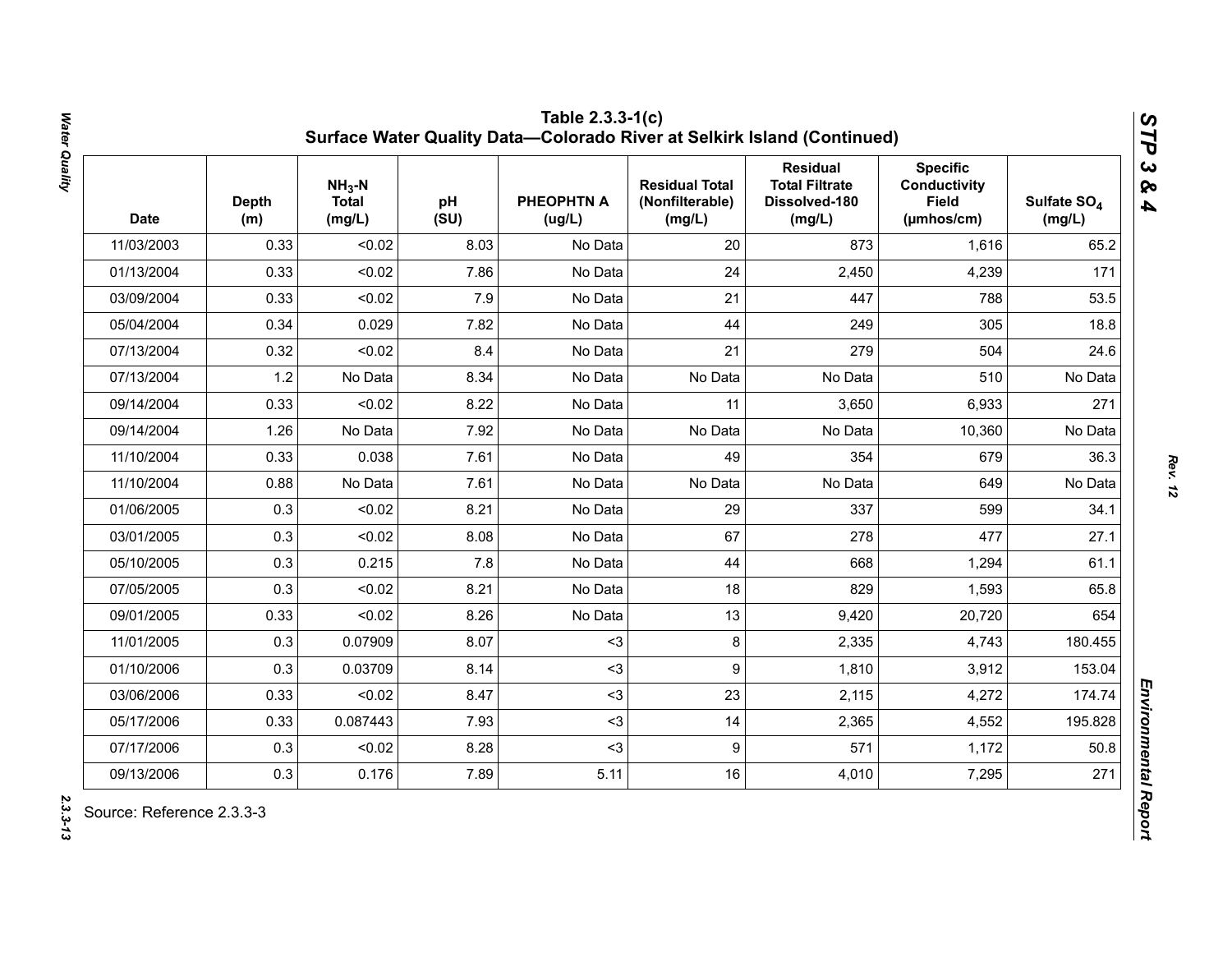| 205,600<br>January<br>194,500<br>February<br>March<br>63,200<br>60,400<br>April<br>May<br>255,400<br>210,500<br>June<br>108,400<br>July<br>62,000<br>August<br>61,900<br>September<br>October<br>71,300<br>66,500<br>November<br>68,000<br>December | 3,344<br>3,502<br>1,028<br>1,015<br>4,154<br>3,538<br>1,763<br>1,008<br>1,040 |
|-----------------------------------------------------------------------------------------------------------------------------------------------------------------------------------------------------------------------------------------------------|-------------------------------------------------------------------------------|
|                                                                                                                                                                                                                                                     |                                                                               |
|                                                                                                                                                                                                                                                     |                                                                               |
|                                                                                                                                                                                                                                                     |                                                                               |
|                                                                                                                                                                                                                                                     |                                                                               |
|                                                                                                                                                                                                                                                     |                                                                               |
|                                                                                                                                                                                                                                                     |                                                                               |
|                                                                                                                                                                                                                                                     |                                                                               |
|                                                                                                                                                                                                                                                     |                                                                               |
|                                                                                                                                                                                                                                                     |                                                                               |
|                                                                                                                                                                                                                                                     | 1,160                                                                         |
|                                                                                                                                                                                                                                                     | 1,118                                                                         |
|                                                                                                                                                                                                                                                     | 1,143                                                                         |
| Source: Reference 2.3.3-4                                                                                                                                                                                                                           |                                                                               |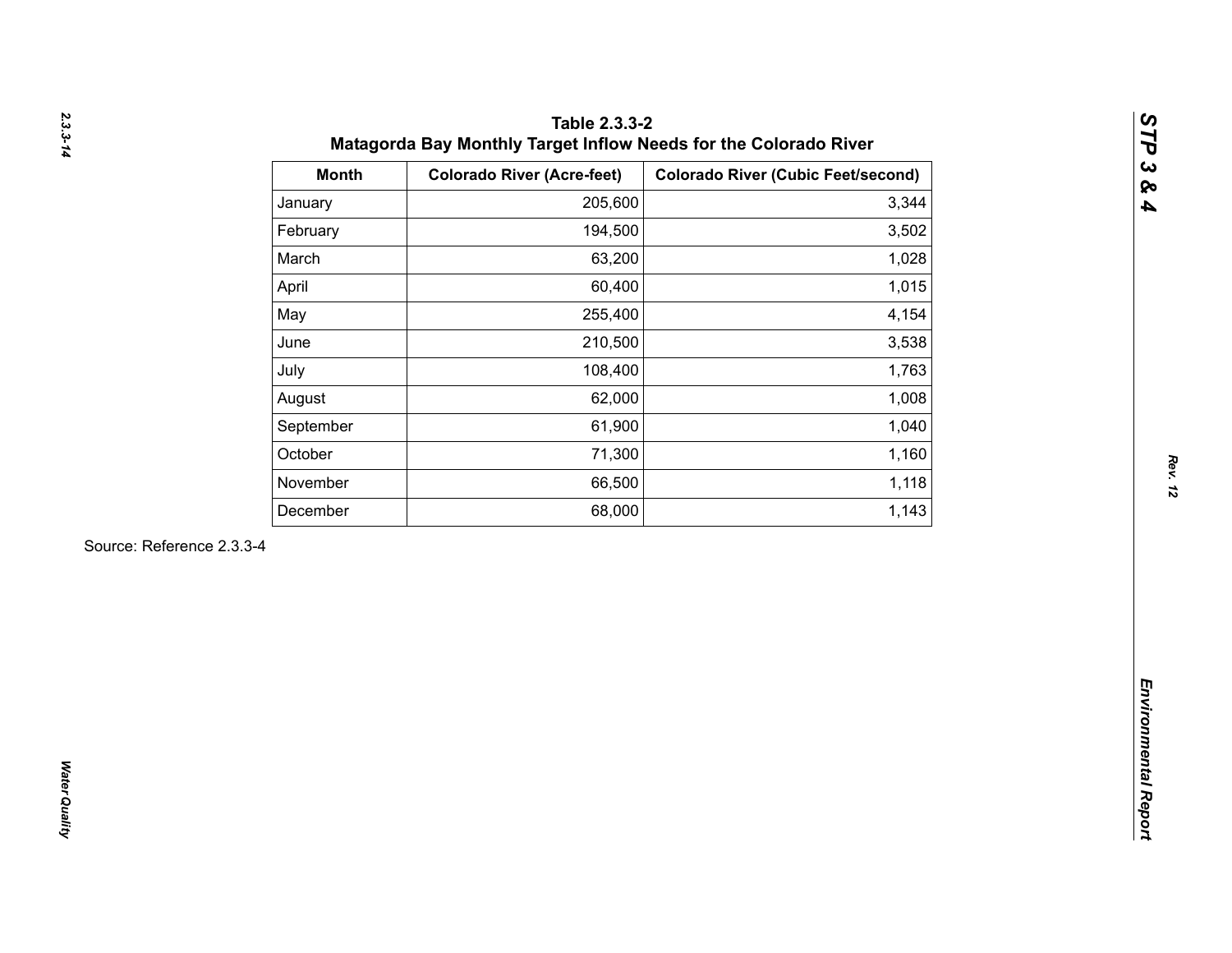|                                                       | Sample Date [2]<br><b>July 25, 2006</b> |              | Sample Date [3]<br>Oct. 17, 2006 |              |  |
|-------------------------------------------------------|-----------------------------------------|--------------|----------------------------------|--------------|--|
| <b>Parameter</b>                                      | <b>Filtered</b>                         | <b>Total</b> | <b>Filtered</b>                  | <b>Total</b> |  |
| Aluminum (Al)                                         | < 0.5                                   | 1.7          | 1.0                              | 1.4          |  |
| Barium (Ba)                                           | 2.0                                     | 2.0          | 4.0                              | 4.0          |  |
| Boron (B)                                             | 1.2                                     | 1.2          | 1.1                              | 1.1          |  |
| Cadmium (Cd)                                          | 2.00                                    | 2.00         | < 0.40                           | < 0.40       |  |
| Calcium (Ca)                                          | 48                                      | 53           | 50                               | 53           |  |
| Chromium (Cr)                                         | < 0.05                                  | < 0.05       | < 0.10                           | 0.24         |  |
| Copper (Cu)                                           | < 0.05                                  | < 0.05       | < 0.10                           | < 0.10       |  |
| Iron (Fe)                                             | < 0.05                                  | 1.4          | < 0.10                           | 0.95         |  |
| Lead (Pb)                                             | 1.0                                     | 1.0          | 2.0                              | 2.0          |  |
| Lithium (Li)                                          | < 0.05                                  | < 0.05       | < 0.10                           | < 0.10       |  |
| Magnesium (Mg)                                        | 78                                      | 78           | 78                               | 78           |  |
| Manganese (Mn)                                        | < 0.05                                  | 0.26         | < 0.10                           | < 0.10       |  |
| Molybdenum (Mo)                                       | < 0.5                                   | < 0.5        | 1.0                              | 1.0          |  |
| Nickel (Ni)                                           | < 0.5                                   | < 0.5        | 1.0                              | 1.0          |  |
| Phosphorus (P)                                        | < 5.0                                   | 5.0          | < 9.9                            | < 9.9        |  |
| Phosphorus (PO <sub>4</sub> )                         | < 15.3                                  | < 15.3       | $30.3$                           | < 30.4       |  |
| Potassium (K)                                         | 22.0                                    | 22.0         | 24.0                             | 24.0         |  |
| Silica $(S_iO_2)$                                     | 19.0                                    | 28           | 17.0                             | 25.0         |  |
| Sodium (Na)                                           | 560                                     | 560          | 620                              | 620          |  |
| Strontium (Sr)                                        | 0.81                                    | 0.81         | 0.82                             | 0.82         |  |
| Vanadium (V)                                          | < 1.00                                  | 1.00         | < 4.95                           | < 4.96       |  |
| Zinc (Zn)                                             | < 0.05                                  | 0.05         | < 0.10                           | 0.10         |  |
| Calcium $(C_aCO_3)$                                   | 120                                     | 130          | 120                              | 130          |  |
| Magnesium $(C_4CO_3)$                                 | 320                                     | 320          | 320                              | 320          |  |
| Sodium $(C_aCO_3)$                                    | 1,200                                   | 1,200        | 1,400                            | 1,400        |  |
| Calculated Hardness (C <sub>a</sub> CO <sub>3</sub> ) | 440                                     | 450          | 440                              | 450          |  |
| Bromide (Br)                                          |                                         | 6.6          |                                  | 6.9          |  |
| Chloride (CI)                                         |                                         | 1,100        |                                  | 1,100        |  |
| Nitrate $(NO3)$                                       |                                         | 2.0          |                                  | 2.0          |  |

**Table 2.3.3-3 Water Quality Data—Main Cooling Reservoir [1]**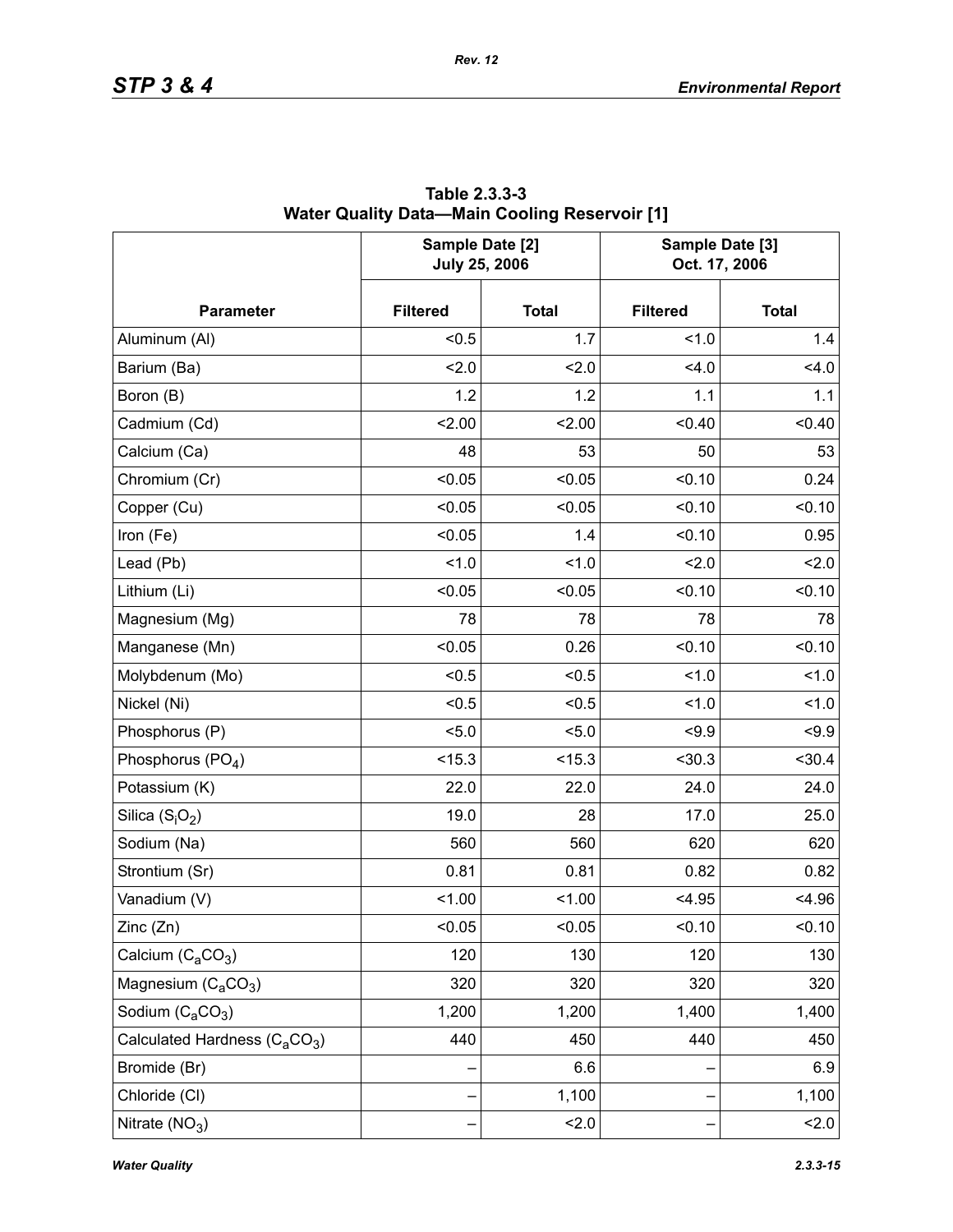|                                 |                 | Sample Date [2]<br><b>July 25, 2006</b> | Sample Date [3]<br>Oct. 17, 2006 |              |  |
|---------------------------------|-----------------|-----------------------------------------|----------------------------------|--------------|--|
| <b>Parameter</b>                | <b>Filtered</b> | <b>Total</b>                            | <b>Filtered</b>                  | <b>Total</b> |  |
| Nitrite $(NO2)$                 |                 | 2.0                                     |                                  | 2.0          |  |
| Sulfate $(SO_4)$                |                 | 190                                     |                                  | 190          |  |
| Chloride $(C_aCO_3)$            |                 | 1,500                                   |                                  | 1,500        |  |
| Nitrate $(C_4CO_3)$             |                 | 1.6                                     |                                  | 1.6          |  |
| Sulfate $(C_4CO_3)$             |                 | 190                                     |                                  | 200          |  |
| Bicarbonate $(C_aCO_3)$         |                 | 170                                     |                                  | 190          |  |
| Carbonate $(C_4CO_3)$           |                 | 36                                      |                                  | 17           |  |
| Methyl Orange $(C_3CO_3)$       |                 | 210                                     |                                  | 210          |  |
| Phenolphthalein $(C_4CO_3)$     |                 | 18                                      |                                  | < 10         |  |
| pH                              |                 | 8.8 S.U.                                |                                  | 8.5 S.U.     |  |
| Conductivity                    |                 | $3,600 \mu S/cm$                        |                                  | 3,700 µS/cm  |  |
| Suspended Solids (Total @ 105C) |                 | 150                                     |                                  | 30           |  |

**Table 2.3.3-3 Water Quality Data—Main Cooling Reservoir [1] (Continued)**

[1] All concentration units in mg/L unless noted otherwise.

[2] Reference 2.3.3-9.

[3] Reference 2.3.3-10.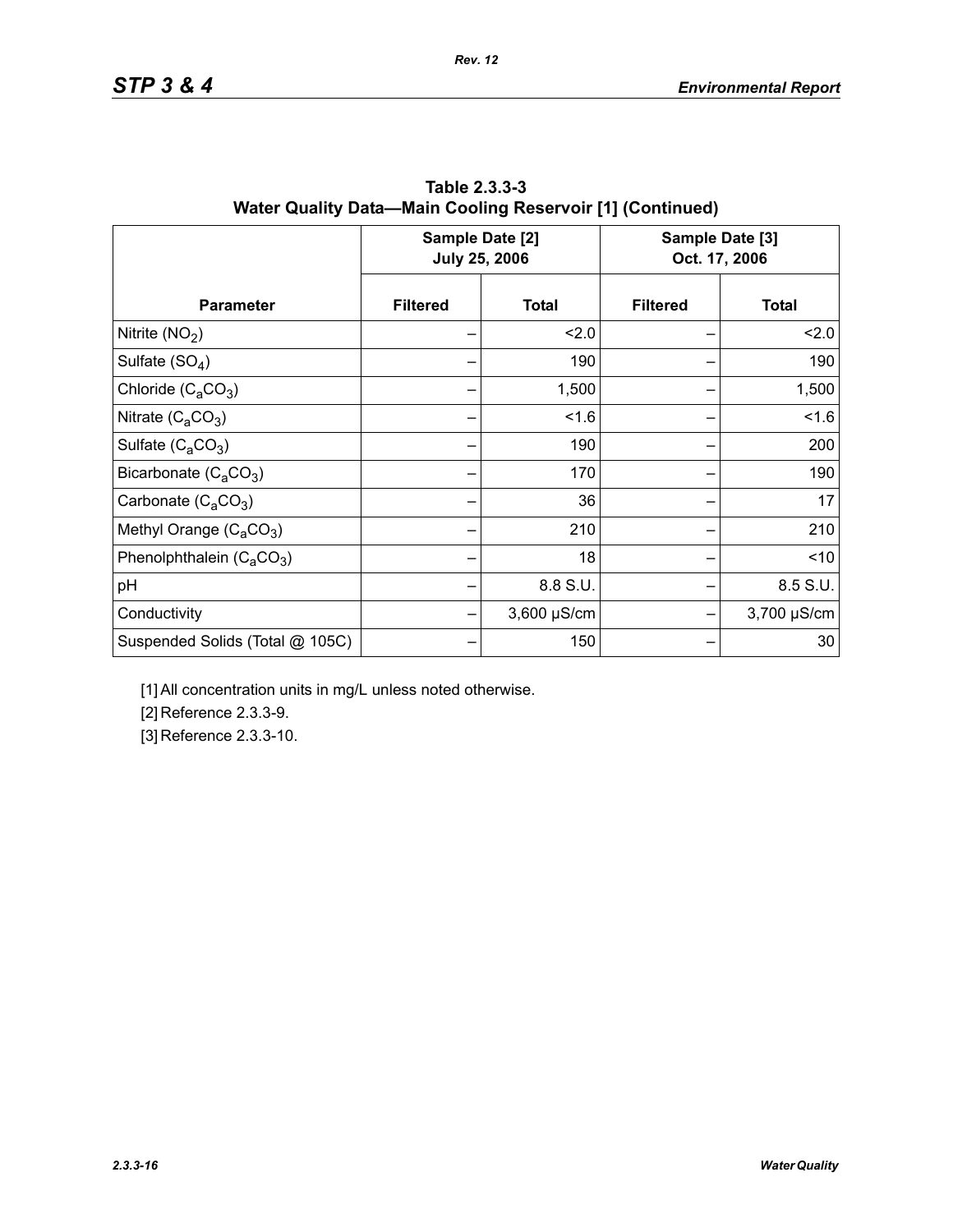| Medium:                        | <b>Surface Water</b>                           |                                                     |                                                     |                                       |                                                    | <b>Units: PicoCuries per</b><br>Kilogram                    |
|--------------------------------|------------------------------------------------|-----------------------------------------------------|-----------------------------------------------------|---------------------------------------|----------------------------------------------------|-------------------------------------------------------------|
|                                | <b>TOTAL</b><br><b>ANALYSES</b>                |                                                     | <b>INDICATOR</b>                                    |                                       | <b>LOCATION WITH HIGHEST ANNUAL</b><br><b>MEAN</b> |                                                             |
| <b>ANALYSIS</b><br><b>TYPE</b> | /NONROUTINE<br><b>MEASUREMENT</b><br>${\bf S}$ | <b>LOWER</b><br><b>LIMIT OF</b><br><b>DETECTION</b> | <b>LOCATIONS</b><br><b>MEAN [1]</b><br><b>RANGE</b> | <b>LOCATION</b><br><b>INFORMATION</b> | <b>MEAN [1]</b><br><b>RANGE</b>                    | <b>CONTROL LOCATIONS</b><br><b>MEAN [1]</b><br><b>RANGE</b> |
| Hydrogen-3<br>(Tritium)        | 12/0                                           | $2.6E + 02$                                         | $1.3E+04(4/8)$<br>$(1.2E+04 - 1.4E+04)$             | 3 miles SSE<br>(#216)                 | $1.3E+04(4/4)$<br>$(1.2E+04 - 1.4E+04)$            | $- (0/4)$                                                   |
| Iodine-131                     | 40/0                                           | $5.3E + 00$                                         | $- (0/27)$                                          |                                       |                                                    | $- (0/13)$                                                  |
| Cesium-134                     | 40/0                                           | $1.8E + 00$                                         | $- (0/27)$                                          |                                       |                                                    | $- (0/13)$                                                  |
| Cesium-137                     | 40/0                                           | $1.6E + 00$                                         | $-(0/27)$                                           |                                       |                                                    | $- (0/13)$                                                  |
| Manganese-54                   | 40/0                                           | $1.6E + 00$                                         | $- (0/27)$                                          |                                       |                                                    | $- (0/13)$                                                  |
| Iron-59                        | 40/0                                           | $5.1E+00$                                           | $- (0/27)$                                          |                                       |                                                    | $- (0/13)$                                                  |
| Cobalt-58                      | 40/0                                           | $1.7E + 00$                                         | $- (0/27)$                                          |                                       |                                                    | $- (0/13)$                                                  |
| Cobalt-60                      | 40/0                                           | $1.7E + 00$                                         | $-(0/27)$                                           |                                       |                                                    | $- (0/13)$                                                  |
| Zinc-65                        | 40/0                                           | $3.4E + 00$                                         | $- (0/27)$                                          |                                       |                                                    | $- (0/13)$                                                  |
| Zirconium-95                   | 40/0                                           | $3.1E + 00$                                         | $-(0/27)$                                           |                                       |                                                    | $- (0/13)$                                                  |
| Niobium-95                     | 40/0                                           | $2.1E+00$                                           | $-(0/27)$                                           |                                       |                                                    | $- (0/13)$                                                  |
| Lanthanum-140                  | 40/0                                           | $4.2E + 00$                                         | $- (0/27)$                                          |                                       |                                                    | $- (0/13)$                                                  |
| Barium-140                     | No Data                                        |                                                     |                                                     |                                       |                                                    |                                                             |

Water Quality *Water Quality 2.3.3-17*

*Rev. 12*

 $2.3.3 - 17$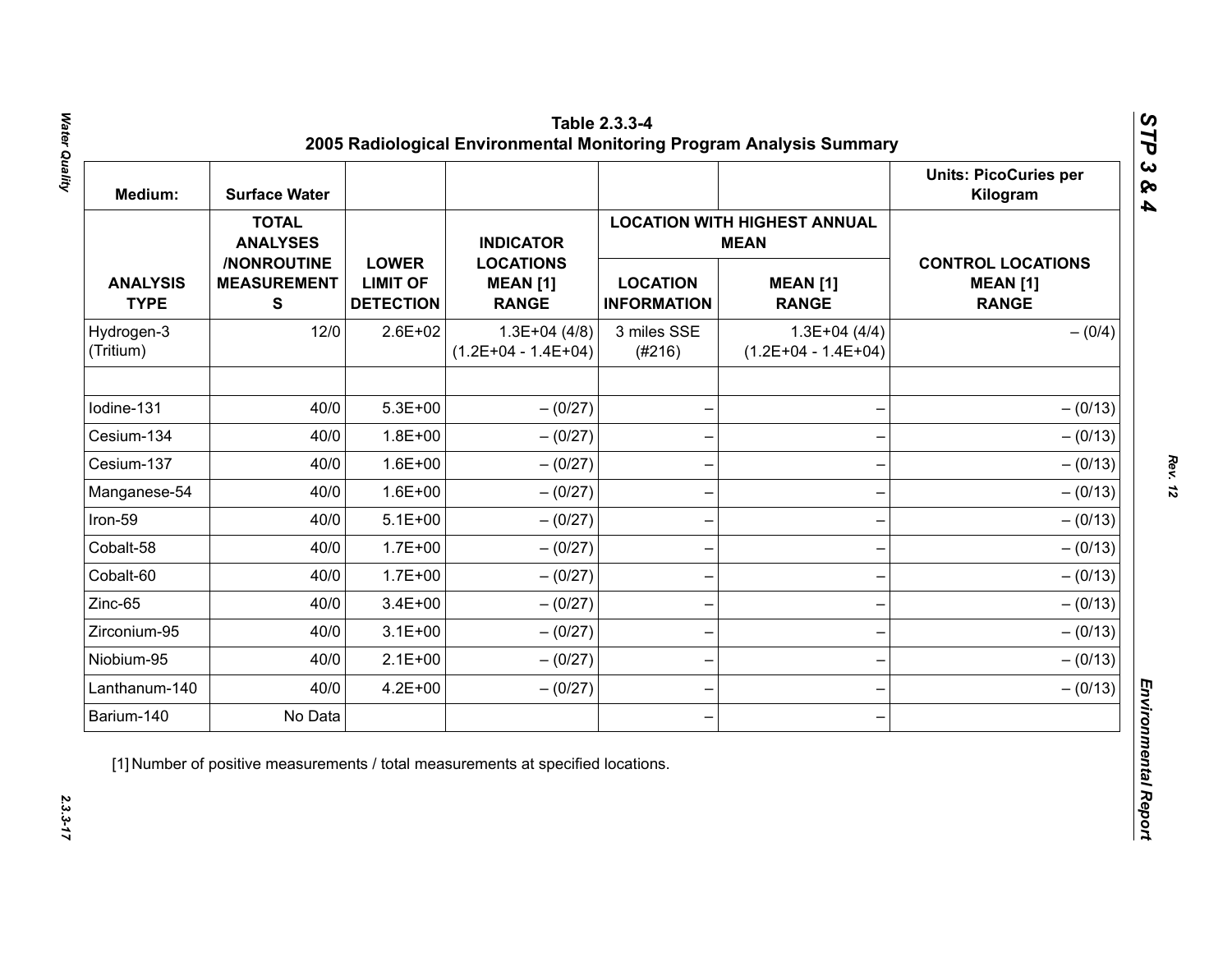| Year | West Branch of<br><b>Colorado River</b><br>(Offsite #213) | <b>Little Robbins</b><br>Slough<br>(Onsite #212) | <b>East Branch of</b><br><b>Little Robbins</b><br>Slough<br>(Onsite #211) | Ditch NE of<br>(Onsite #229) | <b>MCR</b><br><b>Blowdown</b><br>(Onsite #237) | <b>MCR Blowdown</b><br>(Onsite #216) |
|------|-----------------------------------------------------------|--------------------------------------------------|---------------------------------------------------------------------------|------------------------------|------------------------------------------------|--------------------------------------|
| 1995 | 505                                                       | 7,725                                            | 3,297                                                                     | 3,576                        | 5,673                                          | 10,850                               |
|      | 1,661                                                     | 2,663                                            | 3,139                                                                     | 3,428                        | 3,735                                          | 13,550                               |
|      | 2,630                                                     | 2,046                                            | 2,719                                                                     | 3,110                        | 2,330                                          | 13,558                               |
|      | 1,758                                                     | 1,758                                            | 3,190                                                                     | 1,382                        | 3,492                                          | 12,737                               |
| 1996 | 2,369                                                     | 2,207                                            | 3,038                                                                     | 3,687                        | 3,065                                          | 16,638                               |
|      | 3,405                                                     | 2,820                                            | 3,029                                                                     | 3,653                        | 4,132                                          | 17,410                               |
|      | 994                                                       | 782                                              | 1,860                                                                     | 1,534                        | 3,420                                          | 13,877                               |
|      | 2,383                                                     | 3,317                                            | 2,903                                                                     | 3,753                        | 3,904                                          | 9,678                                |
| 1997 | 269                                                       | 3,387                                            | 2,733                                                                     | 2,752                        | 4,805                                          | 11,434                               |
|      | 2,322                                                     | 4,123                                            | 3,392                                                                     | 4,593                        | 4,685                                          | 9,864                                |
|      | 183                                                       | 3,809                                            | 4,726                                                                     | 5,506                        | 6,155                                          | 9,777                                |
|      | 1,954                                                     | 4,352                                            | 4,652                                                                     | 5,745                        | 6,020                                          | 7,973                                |
| 1998 | 858                                                       | 5,086                                            | 5,038                                                                     | 5,948                        | 6,665                                          | 9,042                                |
|      | 5,641                                                     | 4,382                                            | 4,382                                                                     | 6,576                        | 6,713                                          | 9,223                                |
|      | 209                                                       | 209                                              | 4,828                                                                     | 5,755                        | 6,052                                          | 9,481                                |
|      | 498                                                       | 4,491                                            | 5,297                                                                     | 6,175                        | 7,628                                          | 10,815                               |
| 1999 | 2,939                                                     | 5,136                                            | 6,048                                                                     | 6,199                        | 7,743                                          | 11,226                               |
|      | 5,637                                                     | 3,139                                            | 5,637                                                                     | 6,095                        | 7,298                                          | 10,832                               |
|      | 6,093                                                     | 5,534                                            | 6,162                                                                     | 6,598                        | 7,451                                          | 10,633                               |
|      | 2,715                                                     | 6,236                                            | 6,352                                                                     | 6,944                        | 7,692                                          | 10,695                               |
| 2000 | 4,601                                                     | 5,920                                            | 6,182                                                                     | 6,230                        | 7,114                                          | 11,039                               |
|      | 5,876                                                     | 5,502                                            | 5,747                                                                     | 6,015                        | 6,400                                          | 11,385                               |
|      | 5,732                                                     | 5,813                                            | 5,618                                                                     | 6,595                        | 5,697                                          | 9,203                                |
|      | 5,391                                                     | 5,727                                            | 5,866                                                                     | 6,731                        | 6,355                                          | 8,931                                |
| 2001 | 1,905                                                     | 5,468                                            | 5,681                                                                     | 5,938                        | 7,289                                          | 8,179                                |
|      | 1,890                                                     | 3,111                                            | 5,501                                                                     | 4,945                        | 6,546                                          | 9,646                                |
|      | 1,016                                                     | 2,429                                            | 5,803                                                                     | 3,657                        | 7,527                                          | 9,342                                |
|      | 2,110                                                     | 5,630                                            | 5,480                                                                     | 6,090                        | 4,110                                          | 9,290                                |
| 2002 | 4,015                                                     | 6,257                                            | 5,860                                                                     | 6,248                        | 7,460                                          | 9,756                                |
|      | 4,888                                                     | 4,636                                            | 5,526                                                                     | 6,717                        | 6,890                                          | 9,911                                |
|      | 334                                                       | 2,259                                            | 4,935                                                                     | 5,166                        | 8,496                                          | 10,744                               |
|      | 1,703                                                     | 5,308                                            | 4,447                                                                     | 5,870                        | 6,366                                          | 10,535                               |
| 2003 | 1,800                                                     | 4,450                                            | 4,890                                                                     | 5,738                        | 7,290                                          | 11,083                               |
|      | 2,126                                                     | 4,847                                            | 5,216                                                                     | 4,163                        | 6,180                                          | 11,055                               |
|      | 271                                                       | 2,783                                            | 4,728                                                                     | 4,135                        | 6,376                                          | 9,420                                |
|      | 4,094                                                     | 5,847                                            | 5,301                                                                     | 6,505                        | 6,692                                          | 8,128                                |
| 2004 | 722                                                       | 4,377                                            | 4,704                                                                     | 5,051                        | 6,690                                          | 9,433                                |
|      | 1,842                                                     | 1,649                                            | 4,959                                                                     | 5,613                        | 6,564                                          | 10,978                               |
|      | 5,498                                                     | 3,898                                            | 4,545                                                                     | 6,526                        | 7,129                                          | 8,917                                |
|      | 264                                                       | 4,078                                            | 5,508                                                                     | 5,994                        | 6,699                                          | 9,228                                |
| 2005 | 3,040                                                     | 5,190                                            | 5,830                                                                     | 6,230                        | 8,020                                          | 11,900                               |
|      | 2,470                                                     | 4,330                                            | 5,820                                                                     | 1,970                        | 6,820                                          | 13,700                               |
|      | 1,580                                                     | 5,570                                            | 6,000                                                                     | 6,400                        | 6,900                                          | 13,700                               |
|      | 3,907                                                     | 3,907                                            | 5,748                                                                     | 6,267                        | 6,804                                          | 12,601                               |

**Table 2.3.3-5 Tritium Concentration in Surface Water Bodies (pCi/Liter)**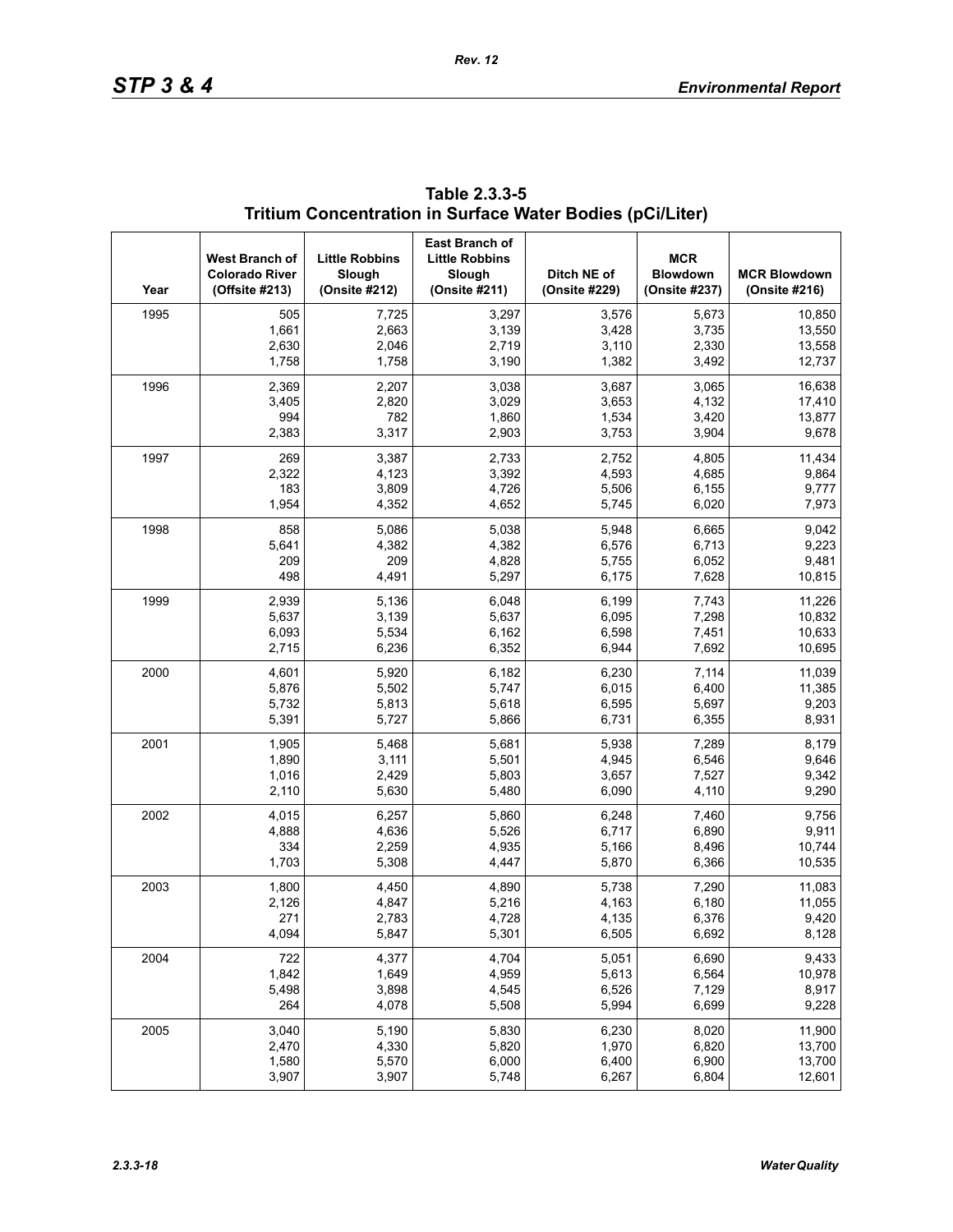| <b>DATE</b> | <b>MCR Relief Well (onsite)</b><br>#701 | <b>MCR Relief Well (onsite)</b><br>#238 |
|-------------|-----------------------------------------|-----------------------------------------|
| 1990        |                                         |                                         |
|             |                                         |                                         |
|             |                                         | 674                                     |
|             |                                         | 0                                       |
| 1991        |                                         | 1167                                    |
|             |                                         | 739                                     |
|             |                                         | 2194                                    |
|             |                                         | 2030                                    |
| 1992        |                                         | 2093                                    |
|             |                                         | 2360                                    |
|             |                                         | 2640                                    |
|             |                                         |                                         |
| 1993        |                                         | 2870                                    |
|             |                                         | 3151                                    |
|             |                                         | 4243                                    |
|             |                                         |                                         |
| 1994        |                                         | 0                                       |
|             |                                         | 5061                                    |
|             |                                         |                                         |
|             |                                         | 5497                                    |
| 1995        | 4784                                    |                                         |
|             | 4408                                    |                                         |
|             | 3770                                    |                                         |
|             |                                         |                                         |
| 1996        | 3470                                    |                                         |
|             | 3279                                    |                                         |
|             | 3368                                    |                                         |
|             | 2842                                    |                                         |
| 1997        | 2958                                    |                                         |
|             | 3645                                    |                                         |
|             | 5154                                    |                                         |
|             | 5757                                    |                                         |

**Table 2.3.3-6 Tritium Concentration (pCi/L) in Existing STP Site Pressure Relief Wells**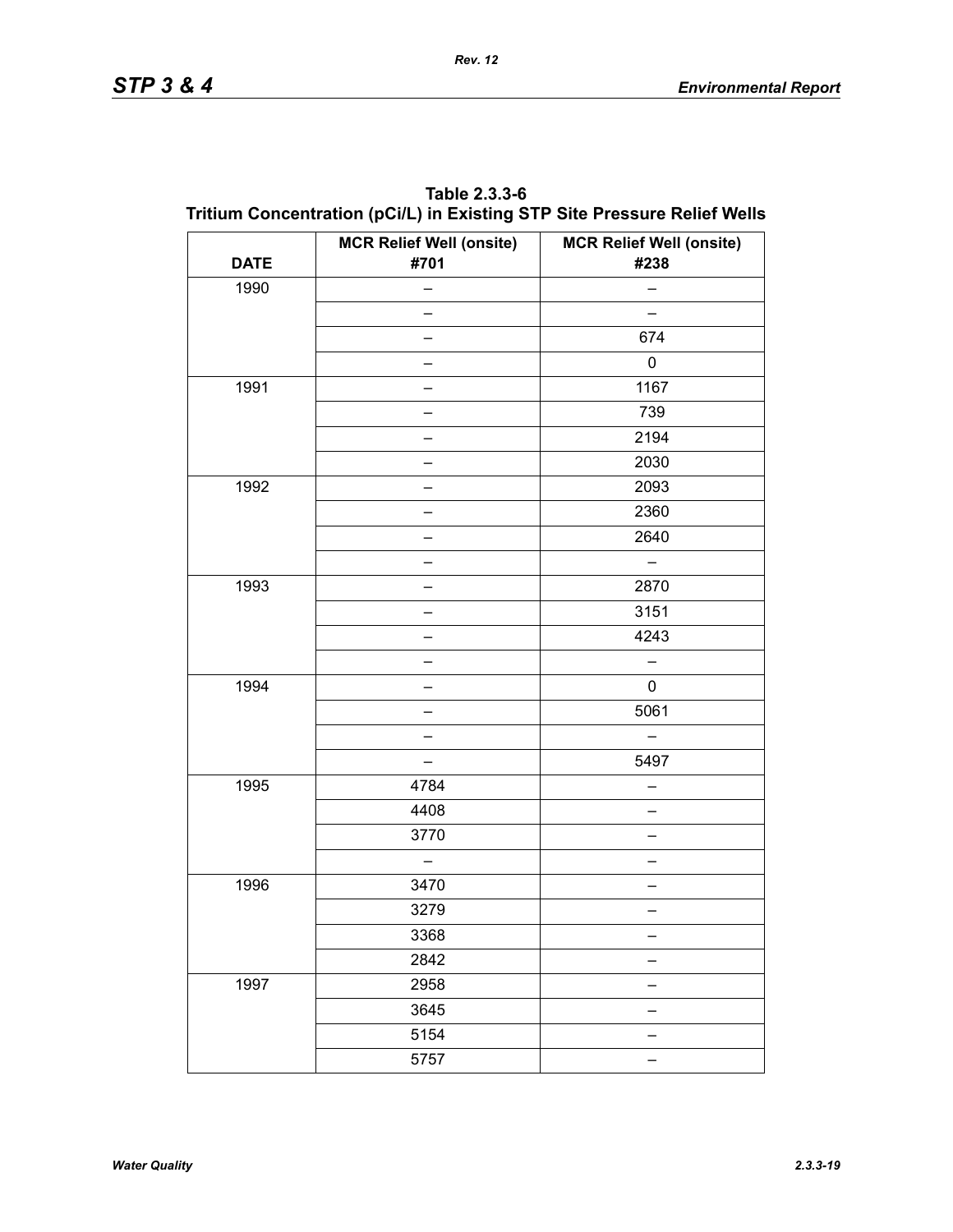| Table 2.3.3-6                                                                        |
|--------------------------------------------------------------------------------------|
| Tritium Concentration (pCi/L) in Existing STP Site Pressure Relief Wells (Continued) |

|             | <b>MCR Relief Well (onsite)</b> | <b>MCR Relief Well (onsite)</b> |
|-------------|---------------------------------|---------------------------------|
| <b>DATE</b> | #701                            | #238                            |
| 1998        | 6387                            |                                 |
|             | 7181                            |                                 |
|             | 7672                            |                                 |
|             | 7106                            |                                 |
| 1999        | 6975                            |                                 |
|             | 6505                            |                                 |
|             | 6526                            |                                 |
|             | 6553                            |                                 |
| 2000        | 6282                            |                                 |
|             | 5873                            |                                 |
|             | 5993                            |                                 |
|             | 6106                            |                                 |
| 2001        | 5546                            |                                 |
|             | 5817                            |                                 |
|             | 6262                            |                                 |
|             | 6143                            |                                 |
| 2002        | 6972                            |                                 |
|             | 6543                            |                                 |
|             | 5653                            |                                 |
|             | 6427                            |                                 |
| 2003        | 6098                            |                                 |
|             | 6257                            |                                 |
|             | 6052                            |                                 |
|             | 5882                            |                                 |
| 2004        | 5655                            |                                 |
|             | 5971                            |                                 |
|             | 6287                            |                                 |
|             | 5657                            |                                 |
| 2005        | 6030                            |                                 |
|             | 6259                            |                                 |
|             | 6535                            |                                 |
|             | 6082                            |                                 |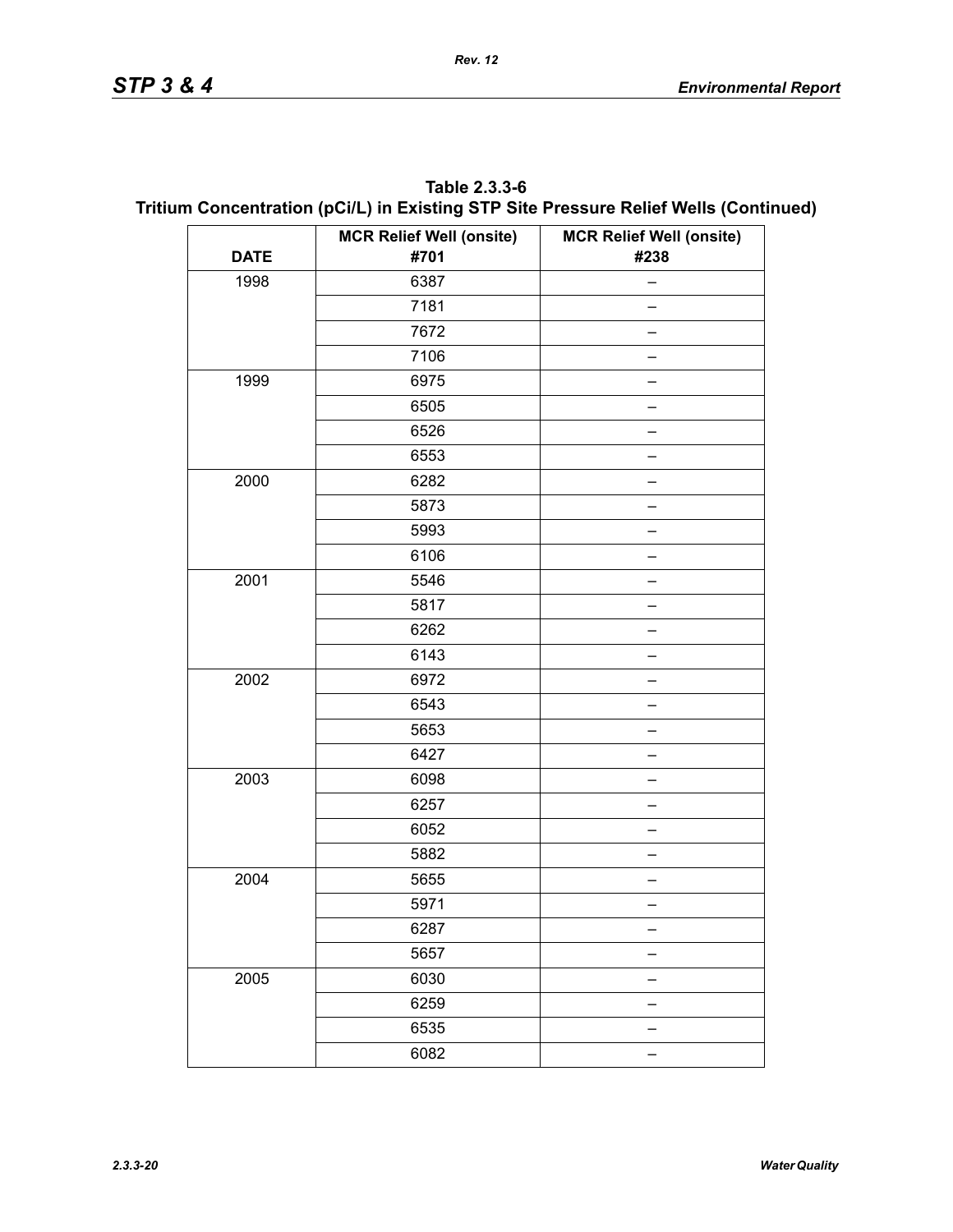| 12<br>22<br>20.7<br>11.7<br>9.82 |
|----------------------------------|
|                                  |
|                                  |
|                                  |
|                                  |
|                                  |
| 12                               |
| 12                               |
| 15.8                             |
| 10.7                             |
| $\qquad \qquad -$                |
|                                  |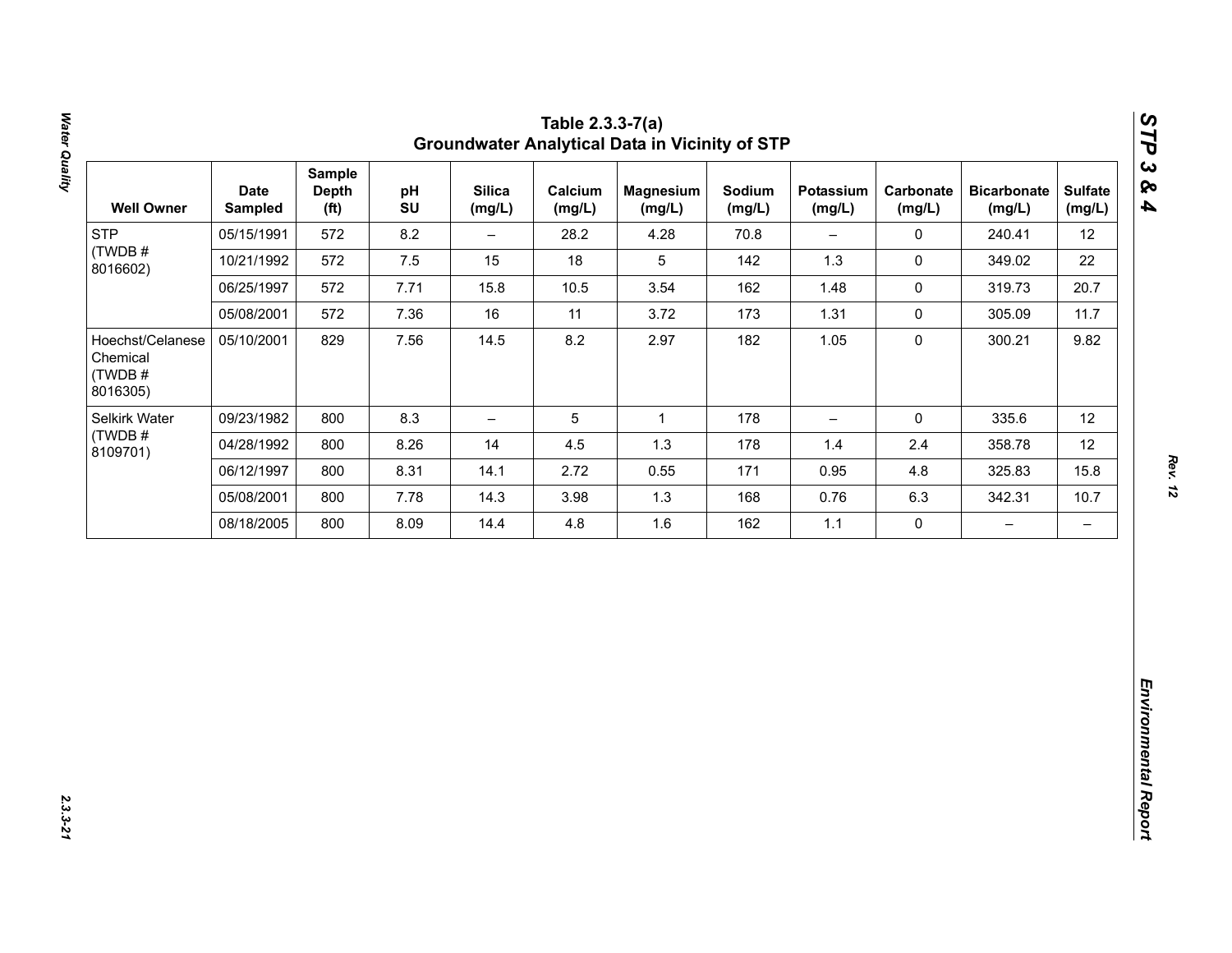| <b>STP</b><br>(TWDB                                    |            | <b>Depth</b><br>(f <sup>t</sup> ) | Chloride<br>(mg/L)       | <b>Fluoride</b><br>(mg/L) | <b>Nitrate</b><br>(mg/L) | <b>Dissolved</b><br><b>Solids</b><br>(mg/L) | <b>Specific</b><br>Cond.<br>$(\mu S/cm)$ | <b>Hardness</b><br>as $C_2CO_3$ | Sodium<br>$(\%)$ | Sodium<br><b>Absorption</b><br>Ratio | <b>Residual</b><br>$N_aCO_3$ |
|--------------------------------------------------------|------------|-----------------------------------|--------------------------|---------------------------|--------------------------|---------------------------------------------|------------------------------------------|---------------------------------|------------------|--------------------------------------|------------------------------|
| #8016602)                                              | 05/15/1991 | 572                               | 33                       | 0.37                      | 1.4                      | 268                                         | $\overline{\phantom{a}}$                 | 87                              | 63               | 3.28                                 | 2.18                         |
|                                                        | 10/21/1992 | 572                               | 45.5                     | 1.05                      | 2.66                     | 424                                         | 692                                      | 65                              | 82               | 7.63                                 | 4.41                         |
|                                                        | 06/25/1997 | 572                               | 68.9                     | 1.49                      | < 0.18                   | 441                                         | 750                                      | 40                              | 89               | 11.04                                | 4.43                         |
|                                                        | 05/08/2001 | 572                               | 109                      | 0.79                      | < 0.09                   | 476                                         | 865                                      | 42                              | 89               | 11.51                                | 4.15                         |
| Hoechst/<br>Celanese<br>Chemical<br>(TWDB<br>#8016305) | 05/10/2001 | 829                               | 120                      | 0.86                      | < 0.09                   | 487                                         | 888                                      | 32                              | 92               | 13.85                                | 4.27                         |
| Selkirk Water                                          | 09/23/1982 | 800                               | 84                       | 0.9                       | 0.45                     | 446                                         | 830                                      | 16                              | 95               | 19.01                                | 5.17                         |
| (TWDB#<br>8109701)                                     | 04/28/1992 | 800                               | 54                       | 0.99                      | 0.18                     | 445                                         | 766                                      | 16                              | 95               | 19.02                                | 5.63                         |
|                                                        | 06/12/1997 | 800                               | 48.6                     | 0.88                      | < 0.18                   | 419                                         | 719                                      | $\boldsymbol{9}$                | 97               | 24.73                                | 5.32                         |
|                                                        | 05/08/2001 | 800                               | 57                       | 0.86                      | < 0.09                   | 431                                         | 749                                      | 15                              | 95               | 18.7                                 | 5.51                         |
|                                                        | 08/18/2005 | 800                               | $\overline{\phantom{0}}$ | $\overline{\phantom{m}}$  | $\overline{\phantom{0}}$ | $\overline{\phantom{0}}$                    | 735                                      | 19                              | 95               | 16.35                                | $\overline{\phantom{m}}$     |

*2.3.3-22*

*Rev. 12*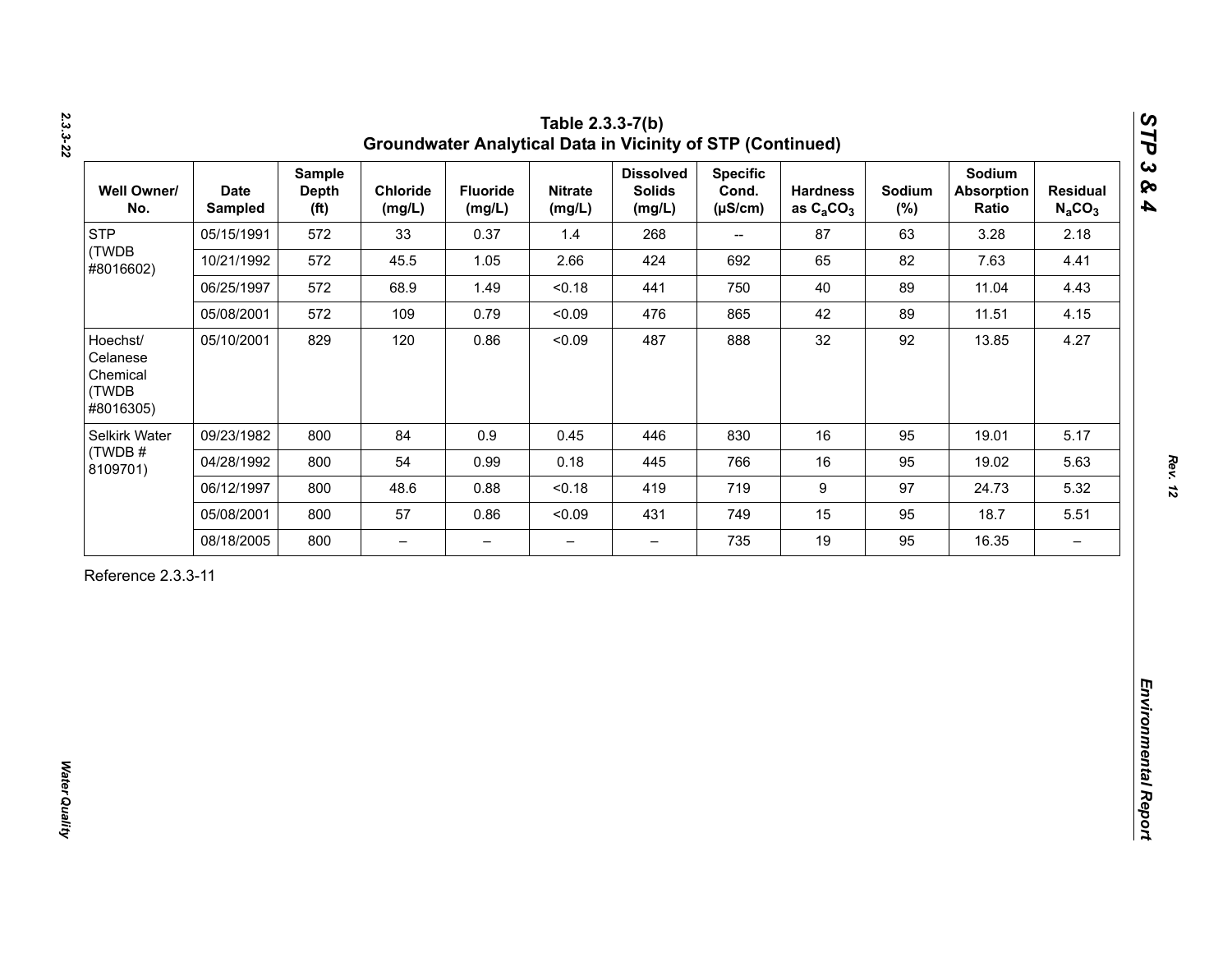| Medium:                 | <b>Drinking Water</b> |                  |                                           |                          |                                                    | <b>Units: PicoCuries per Kilogram</b>     |
|-------------------------|-----------------------|------------------|-------------------------------------------|--------------------------|----------------------------------------------------|-------------------------------------------|
| <b>ANALYSIS</b>         | <b>TOTAL ANALYSES</b> | <b>LOWER</b>     | <b>INDICATOR</b><br><b>LOCATIONS</b>      |                          | <b>LOCATION WITH HIGHEST ANNUAL</b><br><b>MEAN</b> | <b>CONTROL LOCATIONS</b>                  |
| <b>TYPE</b>             | /NONROUTINE           | <b>LIMIT OF</b>  | MEAN (f)*                                 | <b>LOCATION</b>          | $MEAN(f)^*$                                        | $MEAN(f)^*$                               |
|                         | <b>MEASUREMENTS</b>   | <b>DETECTION</b> | <b>RANGE</b>                              | <b>INFORMATION</b>       | <b>RANGE</b>                                       | <b>RANGE</b>                              |
| Gross Beta              | 26/0                  | $1.8E + 00$      | $1.8E+00(12/13)$<br>$(1.2E+00 - 3.0E+00)$ | 14 miles NNE<br>(#228)   | 2.3E+00 (13/13)<br>$(1.4E+00 - 4.3E+00)$           | $2.3E+00(13/13)$<br>$(1.4E+00 - 4.3E+00)$ |
| Hydrogen-3<br>(tritium) | 8/0                   | $2.6E + 02$      | $- (0/4)$                                 |                          |                                                    | $- (0/4)$                                 |
| Iodine-131              | 26/0                  | $3.2E + 00$      | $- (0/13)$                                | $\overline{\phantom{m}}$ | $\qquad \qquad -$                                  | $- (0/13)$                                |
| Cesium-134              | 26/0                  | $2.0E + 00$      | $- (0/13)$                                | $\overline{\phantom{m}}$ | $\overline{\phantom{m}}$                           | $- (0/13)$                                |
| Cesium-137              | 26/0                  | $1.9E + 00$      | $- (0/13)$                                | -                        |                                                    | $- (0/13)$                                |
| Manganese-54            | 26/0                  | $1.8E + 00$      | $- (0/13)$                                | $\qquad \qquad -$        | $\qquad \qquad -$                                  | $- (0/13)$                                |
| Iron-59                 | 26/0                  | 4.9E+00          | $- (0/13)$                                | $\overline{\phantom{0}}$ | $\qquad \qquad -$                                  | $- (0/13)$                                |
| Cobalt-58               | 26/0                  | $1.8E + 00$      | $- (0/13)$                                | $\overline{\phantom{m}}$ | $\overline{\phantom{0}}$                           | $- (0/13)$                                |
| Cobalt-60               | 26/0                  | $1.9E + 00$      | $- (0/13)$                                | $\overline{\phantom{m}}$ | $\qquad \qquad -$                                  | $- (0/13)$                                |
| Zinc-65                 | 26/0                  | 4.0E+00          | $- (0/13)$                                | $\overline{\phantom{0}}$ | $\qquad \qquad -$                                  | $- (0/13)$                                |
| Zirconium-95            | 26/0                  | $3.3E + 00$      | $- (0/13)$                                | $\overline{\phantom{m}}$ | $\qquad \qquad -$                                  | $- (0/13)$                                |
| Niobium-95              | 26/0                  | $2.2E + 00$      | $- (0/13)$                                | $\overline{\phantom{m}}$ | $\qquad \qquad -$                                  | $- (0/13)$                                |
| Lanthanum-140           | 26/0                  | $3.1E + 00$      | $- (0/13)$                                | $\overline{\phantom{m}}$ | $\overline{\phantom{m}}$                           | $- (0/13)$                                |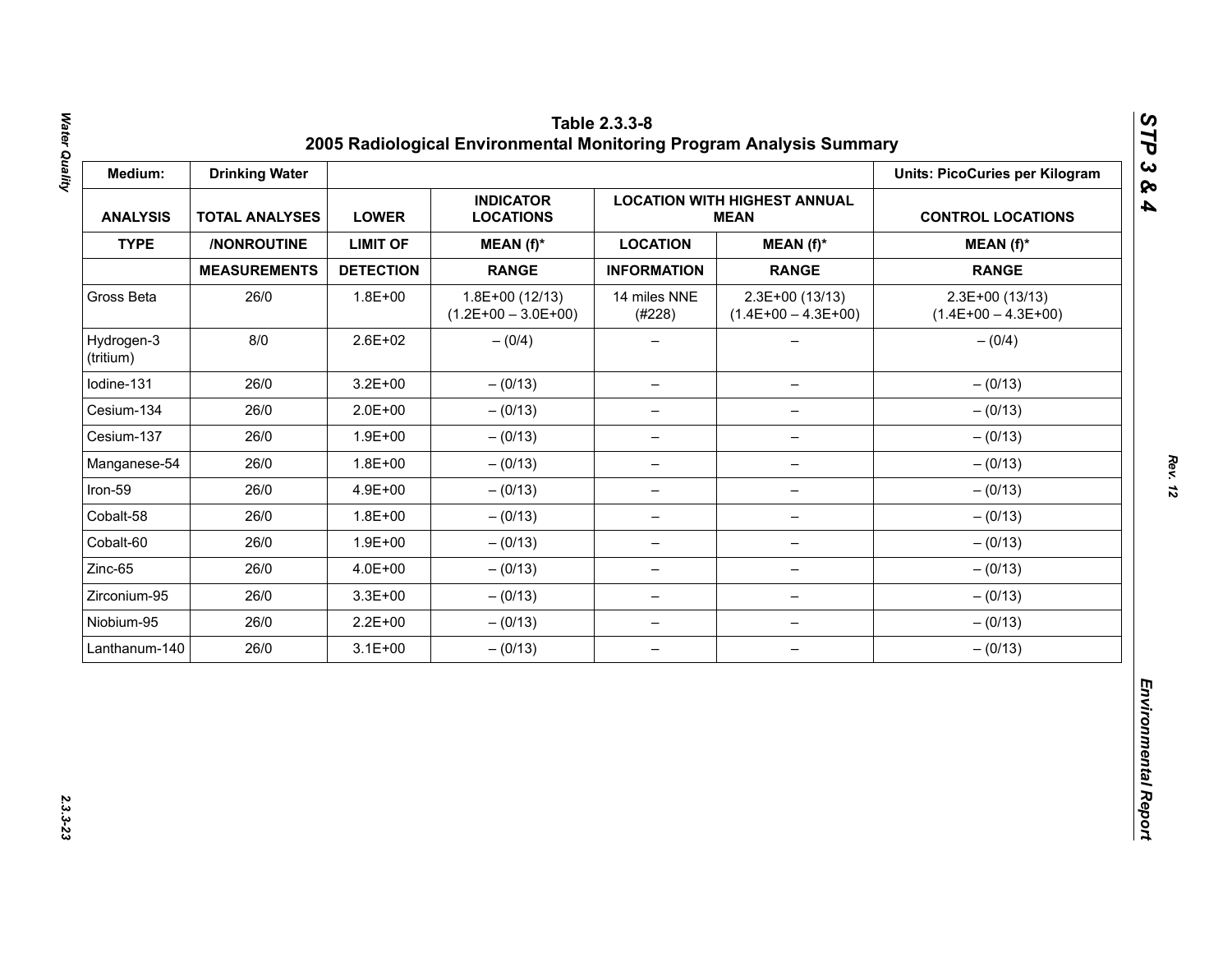| Medium:                 |                       | Groundwater (On site test well) |                                           |                          |                                          | <b>Units: PicoCuries</b><br>per Kilogram |
|-------------------------|-----------------------|---------------------------------|-------------------------------------------|--------------------------|------------------------------------------|------------------------------------------|
| <b>ANALYSIS</b>         | <b>TOTAL ANALYSES</b> | <b>LOWER</b>                    | <b>INDICATOR LOCATIONS</b>                |                          | <b>LOCATION WITH HIGHEST ANNUAL MEAN</b> | <b>CONTROL</b><br><b>LOCATIONS</b>       |
| <b>TYPE</b>             | /NONROUTINE           | <b>LIMIT OF</b>                 | $MEAN(f)^*$                               | <b>LOCATION</b>          | $MEAN(f)^*$                              | $MEAN(f)^*$                              |
|                         | <b>MEASUREMENTS</b>   | <b>DETECTION</b>                | <b>RANGE</b>                              | <b>INFORMATION</b>       | <b>RANGE</b>                             | <b>RANGE</b>                             |
| Hydrogen-3<br>(tritium) | 6/0                   | 2.6E+02                         | $1.2E + 03(6/6)$<br>$(1.0E+03 - 1.6E+03)$ | 3.8 miles S<br>(#235)    | $1.2E+03(6/6)$<br>$(1.0E+03 - 1.6E+03)$  | no samples                               |
| lodine-131              | 6/0                   | $5.3E + 00$                     | $- (0/6)$                                 | $\qquad \qquad -$        | $\overline{\phantom{0}}$                 | no samples                               |
| Cesium-134              | 6/0                   | $1.9E + 00$                     | $- (0/6)$                                 | $\qquad \qquad -$        | $\overline{\phantom{0}}$                 | no samples                               |
| Cesium-137              | 60                    | $1.8E + 00$                     | $-(0/6)$                                  | $\overline{\phantom{a}}$ | $\overline{\phantom{0}}$                 | no samples                               |
| Manganese-54            | 6/0                   | $1.7E + 00$                     | $- (0/6)$                                 | $\overline{\phantom{m}}$ | -                                        | no samples                               |
| Iron-59                 | 6/0                   | $5.4E + 00$                     | $- (0/6)$                                 | $\qquad \qquad -$        | -                                        | no samples                               |
| Cobalt-58               | 6/0                   | $1.8E + 00$                     | $- (0/6)$                                 | $\overline{\phantom{m}}$ | $\qquad \qquad -$                        | no samples                               |
| Cobalt-60               | 6/0                   | $1.7E + 00$                     | $- (0/6)$                                 | $\overline{\phantom{m}}$ | $\qquad \qquad -$                        | no samples                               |
| Zinc-65                 | 6/0                   | $3.6E + 00$                     | $-(0/6)$                                  | $\overline{\phantom{m}}$ | $\qquad \qquad -$                        | no samples                               |
| Zirconium-95            | 6/0                   | $3.2E + 00$                     | $-(0/6)$                                  | $\qquad \qquad -$        | -                                        | no samples                               |
| Niobium-95              | 6/0                   | $2.2E + 00$                     | $-(0/6)$                                  | $\qquad \qquad -$        | $\overline{\phantom{a}}$                 | no samples                               |
| Lanthanum-140           | 6/0                   | $4.1E + 00$                     | $-(0/6)$                                  | $\qquad \qquad -$        | $\qquad \qquad -$                        | no samples                               |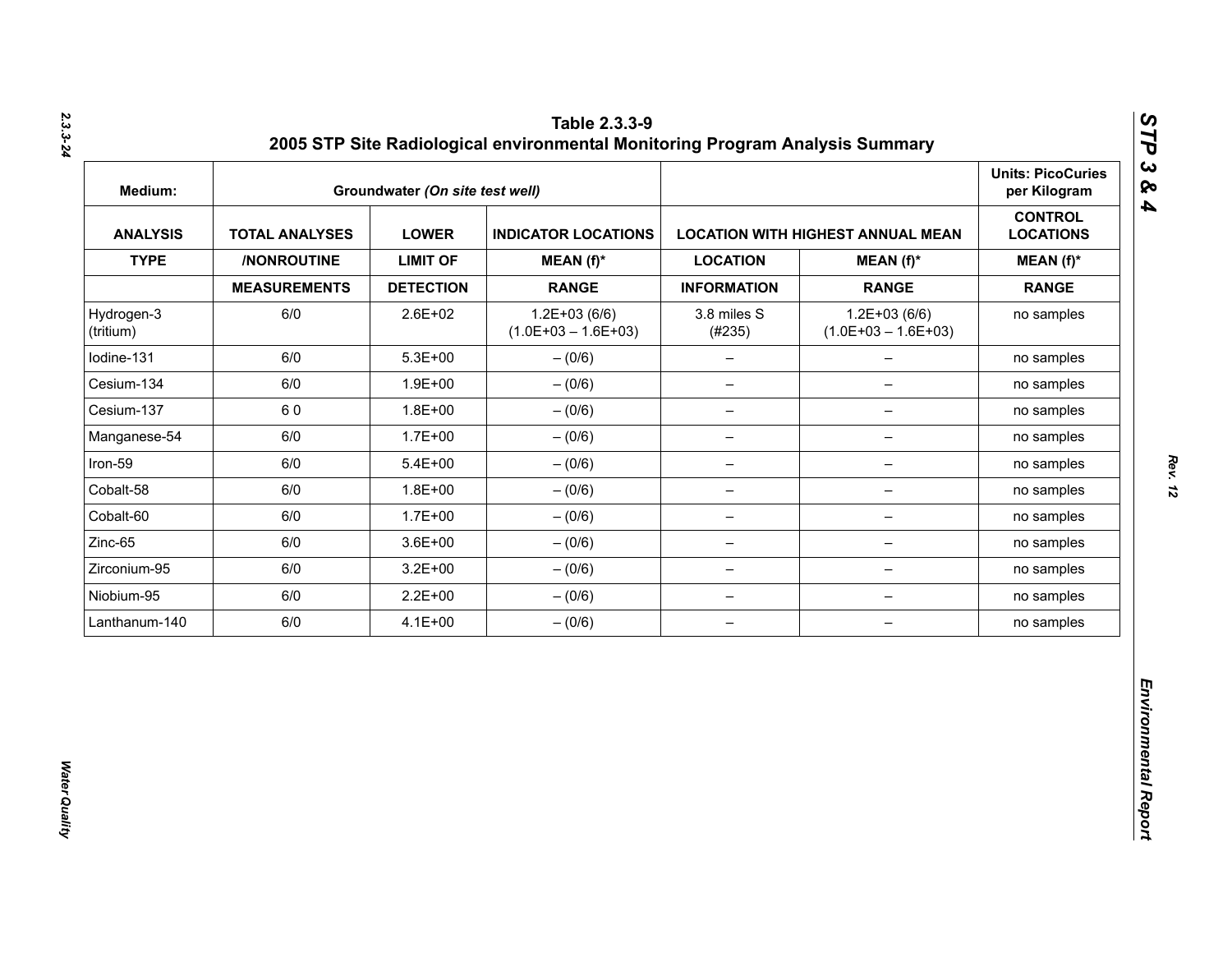|                               |                                       | <b>Tritium Activity Level</b><br>(picocuries/Liter) |       |                                  |                          |                          |                          |                                  |                          |                                  |          |            |          |            |          |
|-------------------------------|---------------------------------------|-----------------------------------------------------|-------|----------------------------------|--------------------------|--------------------------|--------------------------|----------------------------------|--------------------------|----------------------------------|----------|------------|----------|------------|----------|
|                               |                                       |                                                     |       | <b>COLLECTION</b><br><b>DATE</b> |                          |                          |                          | <b>COLLECTION</b><br><b>DATE</b> |                          | <b>COLLECTION</b><br><b>DATE</b> |          |            |          |            |          |
| <b>STATION</b><br><b>CODE</b> | <b>LOCATION</b><br><b>DESCRIPTION</b> | <b>GPS</b><br><b>COORDINATES</b>                    |       |                                  |                          |                          |                          | <b>LSN</b>                       | week of<br>4/10/2006     | <b>LSN</b>                       | 04/27/06 | <b>LSN</b> | 05/03/06 | <b>LSN</b> | 08/21/06 |
| 255                           | Piezometer Well<br>#415 depth 110'    | 28° 44.770<br>96° 00.435                            | 40689 | $<$ LLD                          | $\overline{\phantom{0}}$ |                          |                          |                                  | $\overline{\phantom{0}}$ |                                  |          |            |          |            |          |
| 256                           | Piezometer Well<br>#417 depth 100'    | 28° 46.636<br>96° 00.416                            | 40690 | $<$ LLD                          | $\qquad \qquad -$        | $\overline{\phantom{0}}$ | $\qquad \qquad -$        |                                  | $\overline{\phantom{0}}$ |                                  |          |            |          |            |          |
| 257                           | Piezometer Well<br>#421-02 depth 80'  | 28° 44.821<br>96° 04.964                            | 40691 | $<$ LLD                          | $\overline{\phantom{0}}$ | $\overline{\phantom{0}}$ | $\overline{\phantom{0}}$ | $\overline{\phantom{0}}$         | $\overline{\phantom{0}}$ | $\equiv$                         |          |            |          |            |          |
| 258                           | Piezometer Well<br>#435-01 depth 50'  | 28° 45.832<br>96° 04.863                            | 40692 | $<$ LLD                          | $\overline{\phantom{0}}$ | $\overline{\phantom{0}}$ | $\overline{\phantom{0}}$ | $\!-$                            | $\overline{\phantom{0}}$ | $\overline{\phantom{m}}$         |          |            |          |            |          |
| 259                           | Piezometer Well #35-<br>02 depth 50'  | 28° 45.831<br>96° 04.856                            | 40693 | 593                              | 40751                    | 340                      |                          |                                  | 41413<br>41414           | 309<br>444                       |          |            |          |            |          |
| 260                           | Piezometer Well<br>#37 depth 74'      | 28° 44.467<br>96° 02.425                            | 40693 | $<$ LLD                          | $\overline{\phantom{0}}$ | $\qquad \qquad -$        | $\overline{\phantom{0}}$ | $\equiv$                         | $\overline{\phantom{0}}$ | $\rightarrow$                    |          |            |          |            |          |
| 261                           | Piezometer Well<br>#446 depth 78'     | 28° 45.182<br>96° 00.208                            | 40695 | $<$ LLD                          | $\qquad \qquad -$        | $\qquad \qquad -$        | $\overline{\phantom{m}}$ | $\qquad \qquad -$                | $\overline{\phantom{0}}$ | $\overline{\phantom{0}}$         |          |            |          |            |          |

2.3.3-25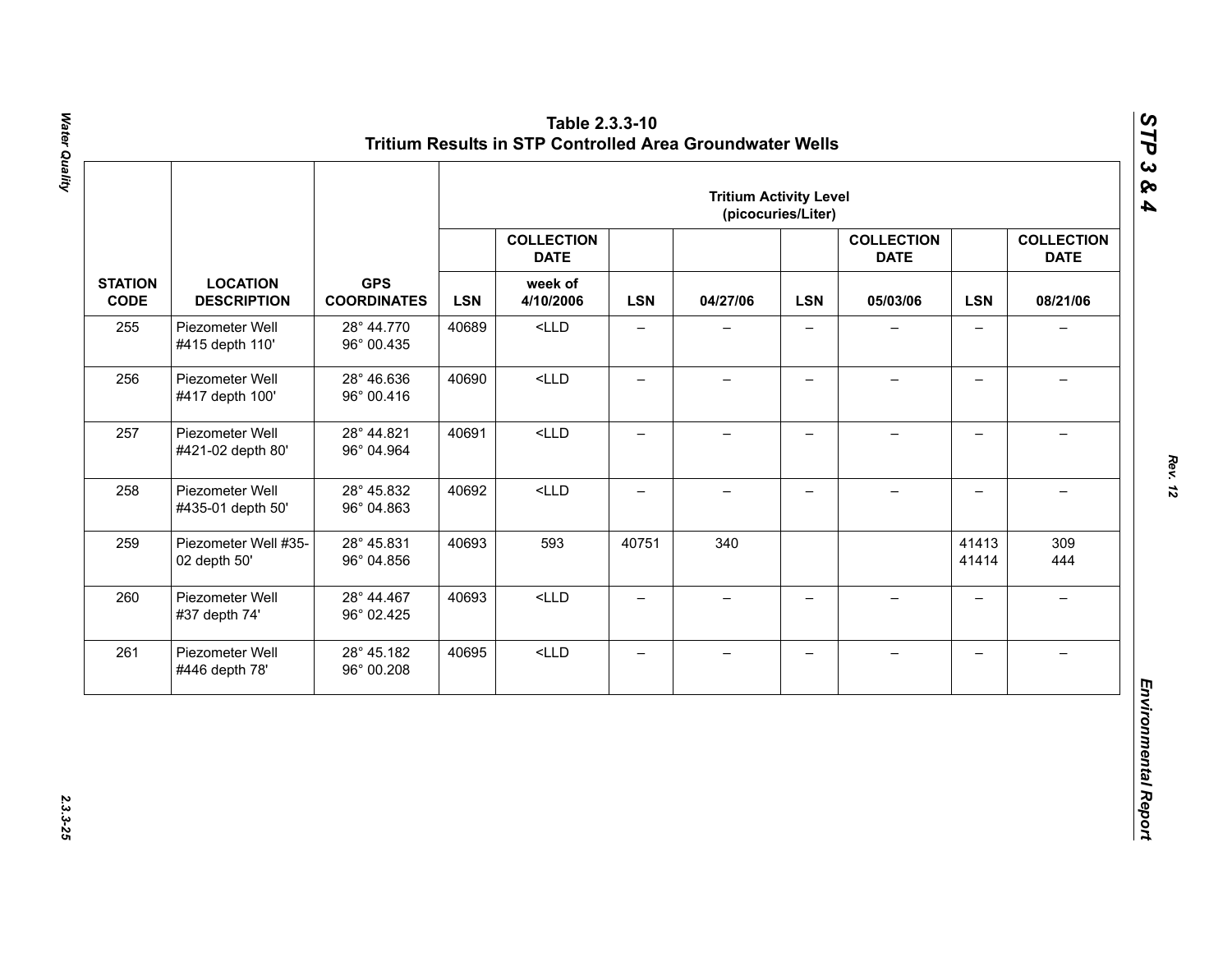|                               |                                                             |                                  |            |                                           |                          | <b>Tritium Activity Level</b> | (picocuries/Liter)       |                                  |                          |                                  |
|-------------------------------|-------------------------------------------------------------|----------------------------------|------------|-------------------------------------------|--------------------------|-------------------------------|--------------------------|----------------------------------|--------------------------|----------------------------------|
|                               |                                                             |                                  |            | <b>COLLECTION</b><br><b>DATE</b>          |                          |                               |                          | <b>COLLECTION</b><br><b>DATE</b> |                          | <b>COLLECTION</b><br><b>DATE</b> |
| <b>STATION</b><br><b>CODE</b> | <b>LOCATION</b><br><b>DESCRIPTION</b>                       | <b>GPS</b><br><b>COORDINATES</b> | <b>LSN</b> | week of<br>4/10/2006                      | <b>LSN</b>               | 04/27/06                      | <b>LSN</b>               | 05/03/06                         | <b>LSN</b>               | 08/21/06                         |
| 262                           | Piezometer Well #<br>446A depth 40'<br>North pipe           | 28° 45.183<br>96° 00.209         | 40696      | $<$ LLD                                   | $\qquad \qquad -$        | $\qquad \qquad -$             | $\overline{\phantom{0}}$ |                                  | $\qquad \qquad -$        | $\overline{\phantom{0}}$         |
| 263                           | Piezometer Well #<br>447 depth 104'<br>South Pipe           | 28° 46.196<br>96° 00.235         | 40697      | $<$ LLD                                   | $\overline{\phantom{0}}$ | $\overline{\phantom{0}}$      | $\overline{\phantom{0}}$ |                                  | $\qquad \qquad -$        |                                  |
| 264                           | Piezometer Well #<br>447A depth 46'                         | 28° 46.197<br>96° 00.235         | 40698      | $<$ LLD                                   | —                        | $\overline{\phantom{0}}$      | $\overline{\phantom{0}}$ |                                  | $\overline{\phantom{0}}$ |                                  |
| 265                           | Piezometer Well #<br>602 depth 80'                          | 28° 48.178<br>96° 03.337         |            | NOT SAMPLED -<br>obstruction in well pipe | $-$                      | $-$                           | $\overline{\phantom{0}}$ |                                  | $\overline{\phantom{0}}$ |                                  |
| 266                           | Piezometer Well #<br>602A depth 40'                         | 28° 48.177<br>96° 03.337         | 40699      | $<$ LLD                                   | $\qquad \qquad -$        | $\overline{\phantom{0}}$      | $\qquad \qquad -$        |                                  | $\overline{\phantom{0}}$ |                                  |
| 267                           | Windmill North of<br>Heavy Haul Rd near<br><b>Well #417</b> | 28° 00.000<br>96° 00.000         | 40700      | $<$ LLD                                   | $\equiv$                 | $-$                           | $-$                      | $\!-$                            | $\overline{\phantom{0}}$ | $\overline{\phantom{0}}$         |
| 268                           | Windmill East of<br><b>MCR</b>                              | 28° 00.000<br>96° 00.000         | 40701      | $<$ LLD                                   | $\qquad \qquad -$        | $\overline{\phantom{0}}$      | —                        |                                  | $\qquad \qquad -$        |                                  |

*Water Quality* 

Water Quality